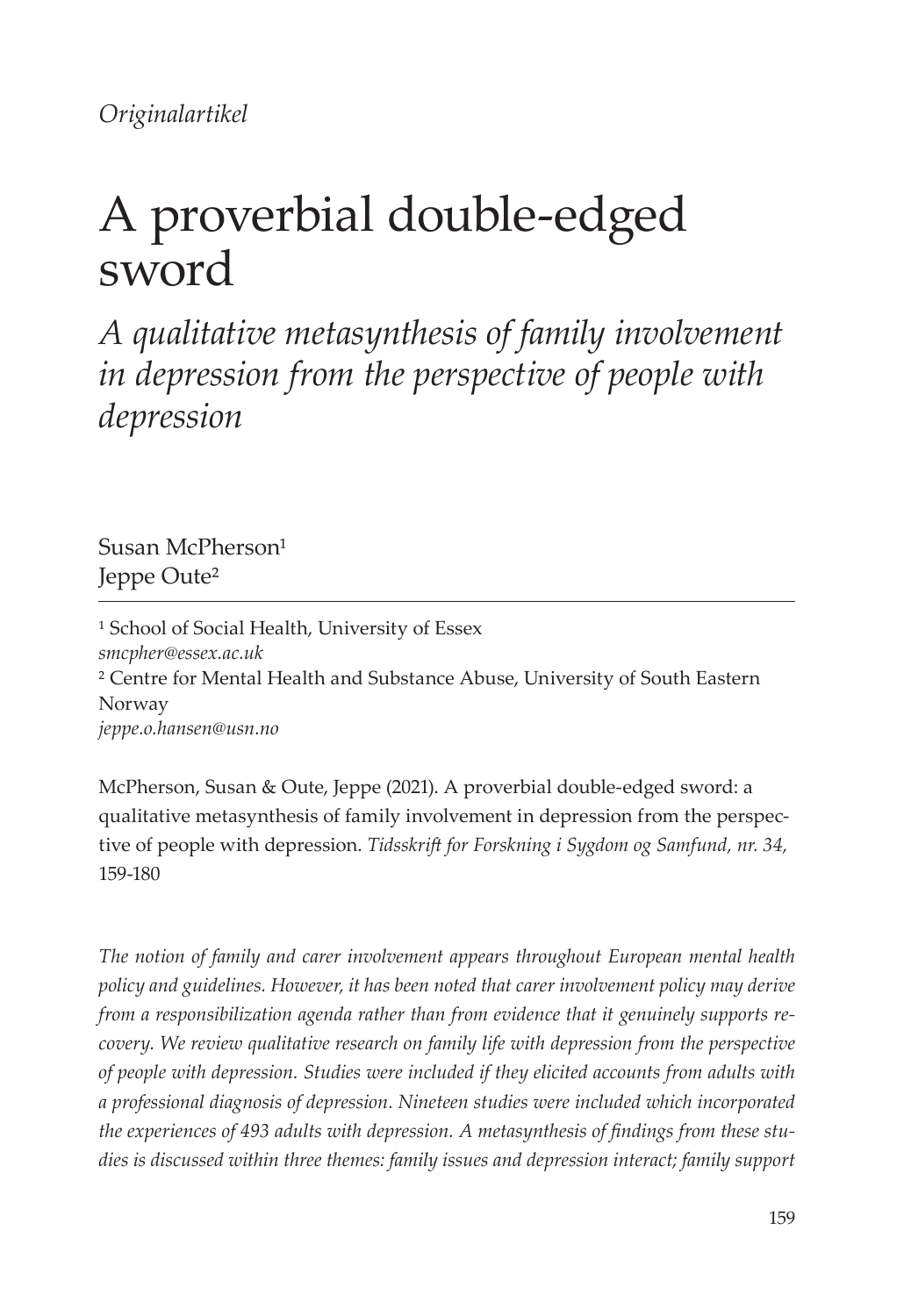as a double-edged sword; benefits and limitations of psychosocial interventions. Findings reveal a complex inter-relationship between family roles, relationship dynamics, gender, culture and attitudes towards depression. Family involvement in primary care and medical settings can be a double-edged sword and the perceived benefit may depend on the extent to which family perspectives on treatment fit with the depressed person's understanding of their depression as medical or psychosocial. Psychosocial interventions for individual clients have several limitations in terms of improving family relationships while family-based group interventions may be more beneficial, depending on the engagement of the family and the partner in particular. The review findings emphasise the complexity of family life with depression indicating that the requirement for 'carer involvement' as simplified in current policies and guidelines is naïve policy at best and that family or couple psychosocial interventions may often be more appropriate.

### Introduction

For over a decade, international mental health policy has emphasized the involvement of family members in mental health care to support recovery outcomes. Reference to family or carer involvement can be found in national guidelines and policies across Europe relating to mental health generally and depression specifically. In Scandinavian policy, for example, the Danish Health Authority (DHA) depression guidance indicates that "the involvement of patients' relatives must be actively sought during all phases of treatment" (DHA, 2016, 7). A DHA booklet about establishing systematic nationwide involvement of relatives in mental health care (NBSS & DHA, 2014) sets out this policy in detail and includes a range of strategies, guidelines and examples of regional and municipal programmes which variously serve to enable relatives to be involved in identification, classification and regulation of the diagnosed person (Glasdam and Oute, 2019; McPherson and Oute, 2020). Similarly, the UK guideline for depression (NICE, 2009), which informed the current Danish guideline (DHA, 2016, 75) makes references throughout to the need for carer involvement (McPherson and Oute, 2020). Examples can also be found in the policies of Australian, Canadian and other industrialized neoliberal states (Teghtsoonian, 2009).

The policy of carer involvement has been critiqued in terms of the way in which it contributes to the responsibilization of informal caregivers who come to be held personally responsible for overseeing and conducting labour that was previously the duty of welfare institutions (Vreugdenhil, 2017). This has resulted in the co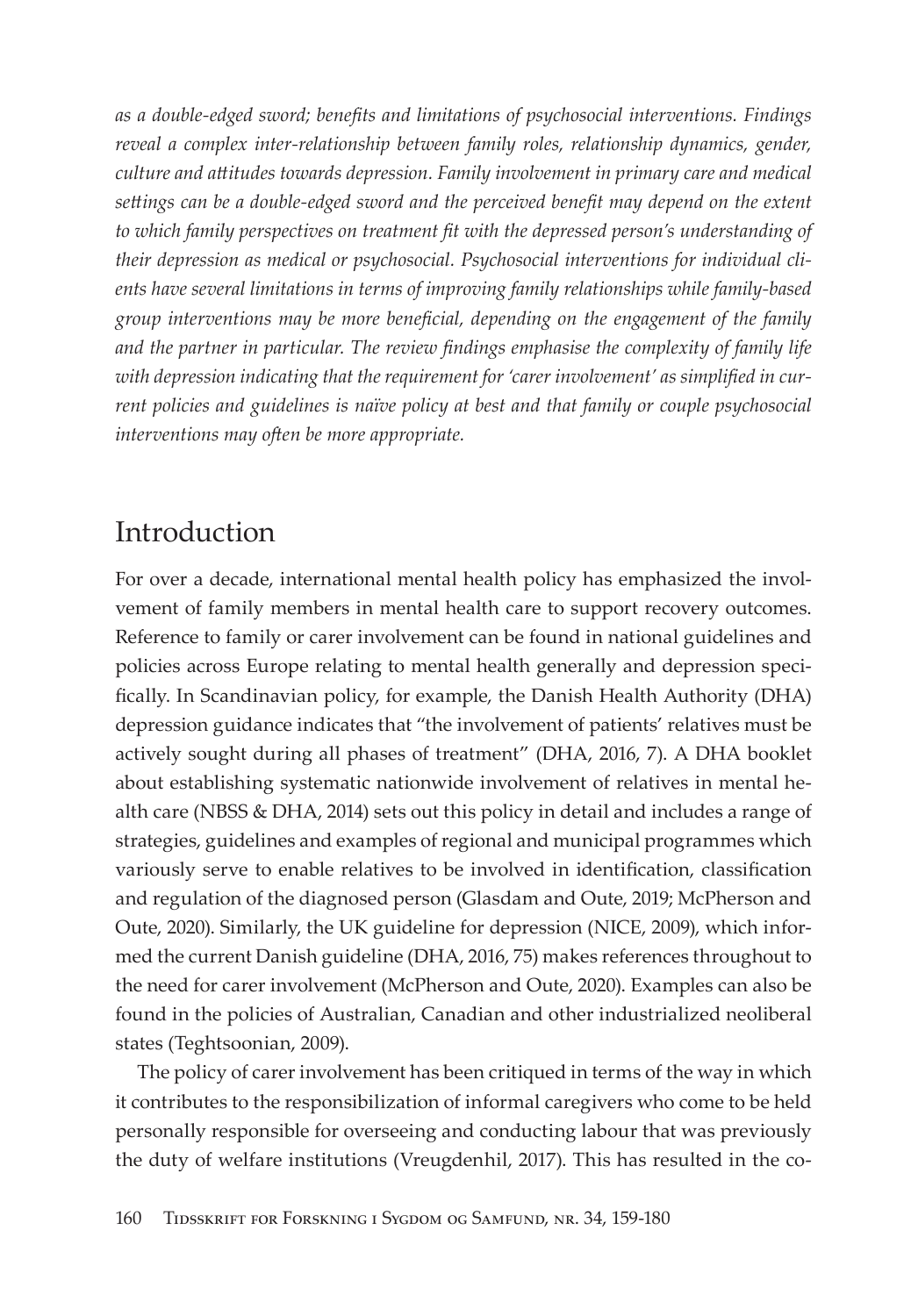opting of voluntary and informal care into the mental health workforce (Fullagar and Gatuso, 2002; Teghtsoonian, 2009). Such forms of responsibilization have occurred increasingly over the decade, during which time many neoliberal mental health systems have also undergone reforms driven in part by austerity politics (McPherson and Oute, 2020). The drive for family involvement in Danish and UK depression guidelines has been shown not to be based on any particular body of evidence demonstrating its added value in terms of recovery or treatment outcomes (McPherson and Oute, 2020). For example, the DHA guideline workgroup included two lay people; the development process involved a consultation with three service users; representatives from patient organisations were included in a reference group; and members of the public were invited to provide feedback on a draft of the guideline (DHA, 2016, 9). However, the involvement of a small number of lay people and service users in development or feedback processes does not constitute a formal review of research which has systematically collected and analysed numerous accounts of service user experiences. McPherson and Beresford (2019) note a similar ambiguity in the work of the UK guideline commitee for depression in which lay involvement on the commitee is considered an adequate replacement for a systematic synthesis of qualitative research. In excluding formal evidence and relying on scarce patient involvement in the development process alone, national guidelines which recommend family involvement efectively sideline users' and relatives' perspectives through the exclusion of signifcant bodies of qualitative research. In the absence of a review of evidence, the carer involvement policy itself is instead informed by top-down policy promoting patient and public involvement in health care generally as well as recycling of previous policy as evidence (McPherson and Oute, 2020).

Metasyntheses of qualitative studies examining family caregivers' experiences of living with a depressed person (Hansen et al., 2011; Priestley and McPherson, 2016) indicate that family caregivers experience complex burdens and emotions living with a family member with depression. This impacts on their capacity or willingness to be 'involved' in both formal and informal caring. Caregivers appear to move through phases in atempting to come to terms with their loved one's depression: 'making sense of depression'; 'changes in family dynamics'; 'overcoming challenges' and 'moving forward'. Cohabitant carers experience transformations in sense of self and their view of their relationship with the depressed person. The extent to which carers can adapt within the family context can relate to the survival or otherwise of couple relationships in particular (Priestley et al., 2018). While useful for understanding family caregiver perspectives, no metasynthesis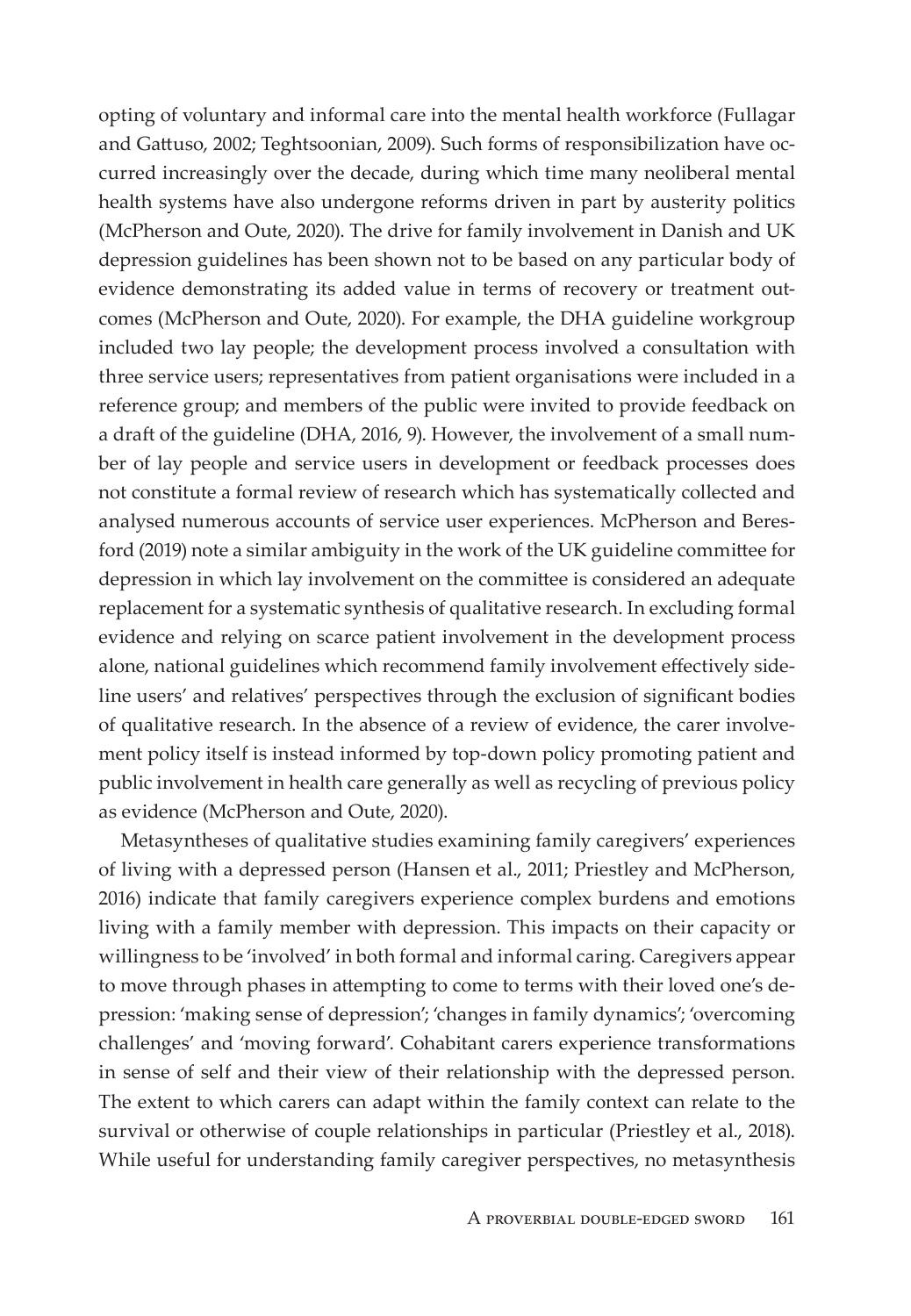of patients' own views on family involvement has been identified. To address this gap, this review aims to identify and synthesise qualitative research concerning patients' experiences of family involvement in depression, which, coupled with evidence on caregiver perspectives, could inform policies and guidelines on depression management.

## Method

The review approach used in this article is informed by Sandelowski and Barroso (2006) who outline principles for qualitative metasynthesis. The approach to study identification and selection, quality appraisal and synthesis of findings is outlined below.

## Databases and Search strategy

Databases CINAHL, MEDLINE, PsycArticles and PsycInfo were searched in February 2020. The search aimed to identify qualitative peer reviewed research in which people with direct experiences of depression were interviewed or took part in focus groups or interviews and in which themes emerged relating to the role or impact of family members or family relationships. The search terms used were:

#### 1. TI depress\* AND

2. TI (»ethnographic stud\*« OR »qualitative« OR »phenomenolog\*« OR »grounded theory« OR »purposive sampl\*« OR »content analysis« OR »thematic analysis« OR »constant compar<sup>\*</sup>« OR »field stud<sup>\*</sup>« OR »theoretical sampl<sup>\*</sup>« OR »discourse analy\*« OR »focus group\*« OR »ethnograph\*« OR »hermeneutic\*« OR »narrative analy<sup>\*</sup>«) AND

3. AB (famil\* OR parent\* OR caregiver\* OR child\* OR carer\* OR partner\* OR spouse\* OR couple\*) NOT TI (postpartum OR postnatal)

## Study selection and eligibility criteria

The search identified 202 articles. The titles and abstracts of citations were screened to assess potential eligibility. Of the 202 articles, 29 were reviewed in full against the eligibility criteria. In addition, studies that had been included in a qualitative metasynthesis (McPherson et al. 2020) concerning the experiences of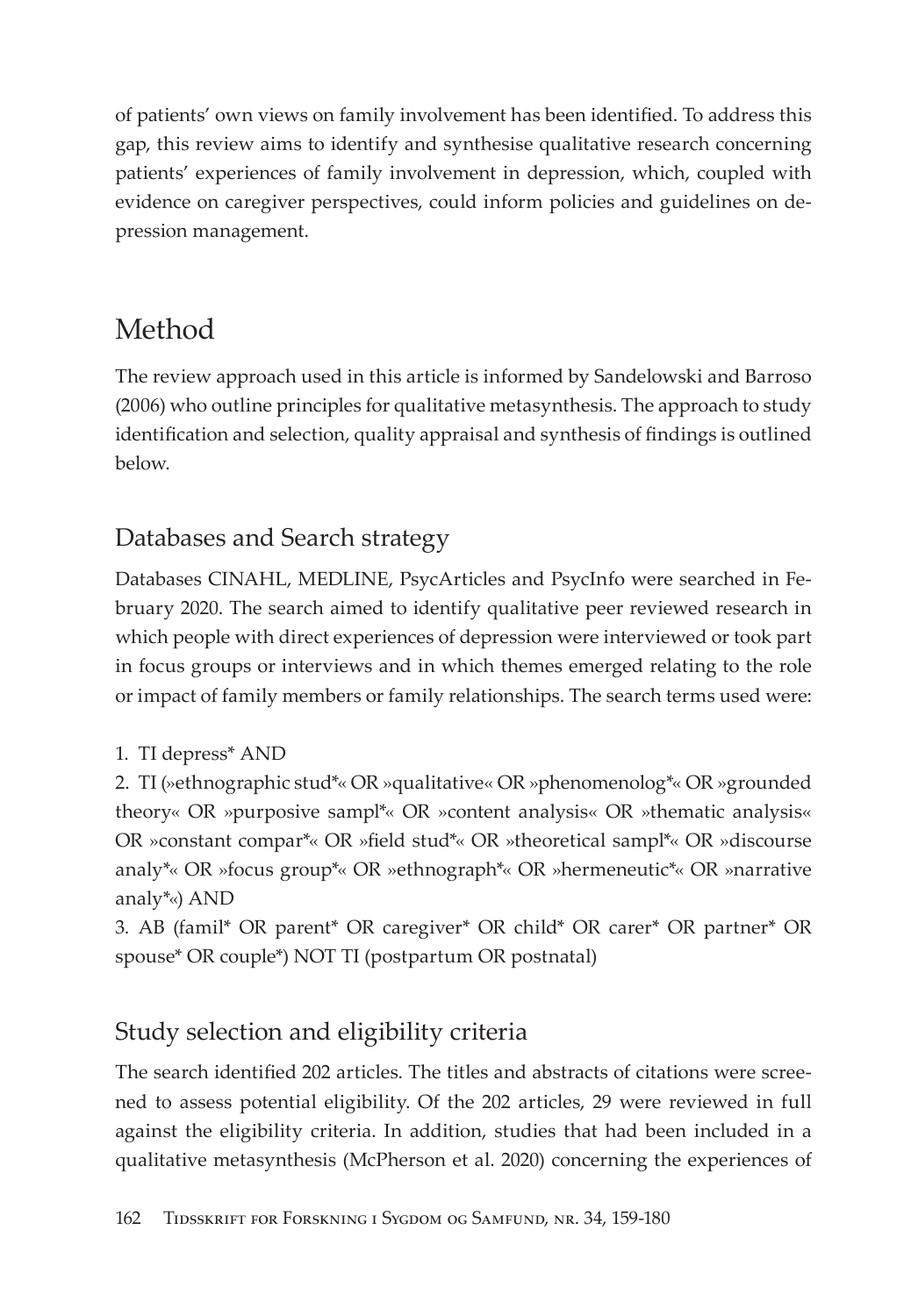psychological treatments for depression were also screened for eligibility and as a result, 10 further studies were reviewed in full. Of the 39 articles reviewed in full, 19 met the inclusion criteria and were included in the review.

Studies were included if they elicited accounts from adults who had experiences of depression (not including bipolar disorder, psychotic depression, postnatal or postadoption depression). Participants had to have a professional diagnosis of depression, either using a validated depression screening questionnaire or a diagnostic interview. Studies could be included if depression was comorbid with another diagnosis (physical or psychological). Where studies collected data from patients as well as professionals and/or caregivers, they were included if it was possible to identify themes which were exclusively based on the data elicited from patients. In order to be included, studies had to report at least one theme or three 'fndings' (see Data extraction and Synthesis below) which related to ways in which family members or family relationships related to patients' experiences of depression. Studies in which the focus of family support was in relation to a physical condition rather than depression were excluded. Studies in which the depressed individuals were children or adolescents were excluded.

#### Included studies

Table 1 summarises key features of the 19 studies. Studies incorporated the experiences of 493 adults with depression. Some studies were evaluating interventions for depression while other studies were more exploratory, seeking to develop an intervention or to understand more about how people conceptualised depression. Some studies had specifcally asked participants about the role of the family while others revealed fndings about the role of the family without having specifcally aimed to explore this. Studies had been carried out in the UK, Australia, USA, India, Germany, Belgium and Hong Kong. Most of the studies did not recruit any particular age range but two targeted young adults and two targeted older adults, meaning that overall the studies represent a very broad age range including both men and women as well as good representation of economically disadvantaged groups.

## Quality Appraisal

Articles eligible for inclusion were assessed using the Critical Appraisal Skill Programme (CASP, 2018) tool. This tool considers clarity of aims, appropriateness of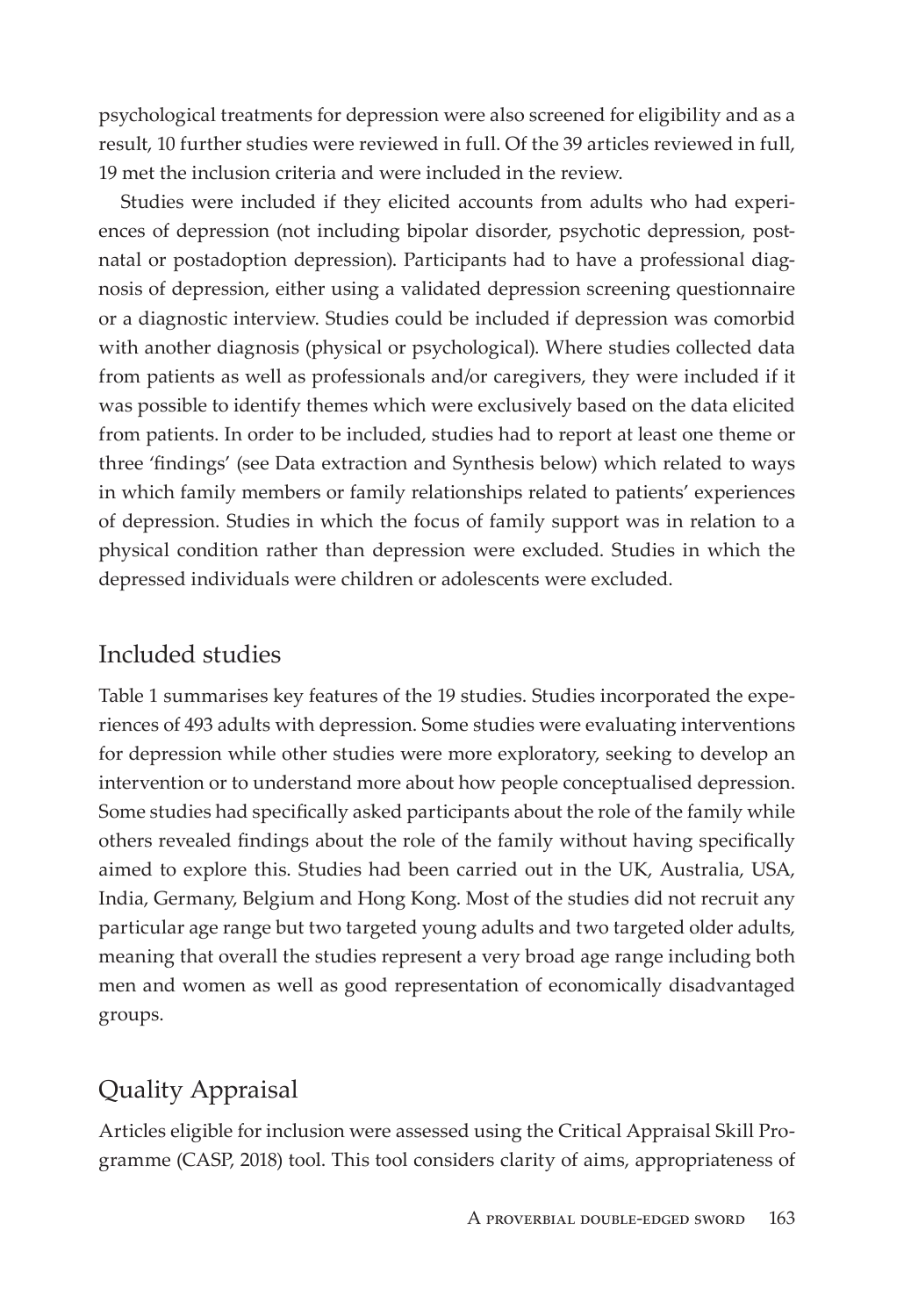methods, design, recruitment methods, suitability of data collection, researcher reflexivity, ethics, analytic rigour and clarity of findings. In terms of study aims, design and suitability of methods, the studies were of broadly similar quality given that they had been selected to meet certain criteria relating to aims and method.

Qualitative methods used among the studies all followed a broadly thematic approach. A significant proportion described a generic form of content or thematic analysis while five specified grounded theory, two specified IPA, one specified framework and one described 'consensual qualitative research' which also involved identifying and describing themes. While there was variability in depth of analysis, this was not necessarily linked to the analytic method chosen. Broadly speaking, some studies provided a more descriptive level of analysis than others regardless of analytic approach. However, all studies were deemed to provide a minimum degree of insight in the form of at least three 'findings' or one theme on the topic of the role of family and were included.

| <b>Authors</b>                  | Country    | <b>Sample</b> | <b>Definition of depression</b>                   | <b>Additional sample</b>                                         | <b>Study focus</b>                                                              | <b>Methodology</b>                |
|---------------------------------|------------|---------------|---------------------------------------------------|------------------------------------------------------------------|---------------------------------------------------------------------------------|-----------------------------------|
|                                 |            | (women)       |                                                   | features                                                         |                                                                                 |                                   |
| Azar et al (2010)               | Australia  | 20(20)        | $CES-D 10+$<br>(another 20 were not<br>depressed) | $a$ ged $18-30$                                                  | Physical activity<br>among depressed<br>women                                   | Thematic analysis                 |
| Battle et al (2010)             | <b>USA</b> | 26(17)        | DSM-IV interview and<br>MHRSD 14+                 |                                                                  | Treatment goals of<br>depressed patients                                        | Content analysis                  |
| Bhat et al (2020)               | India      | 69 (69)       | Diagnosed by<br>professional                      | Rural women<br>receiving community<br>mental health<br>treatment | Feasibility and<br>acceptability of<br>mobile mental<br>health<br>interventions | Grounded theory                   |
| Boyd et al<br>(2006a)           | <b>USA</b> | 18(18)        | Diagnosis based on clinic<br>records              | Mostly low income or<br>ethnic minority                          | Developing a<br>family based<br>prevention<br>programme                         | Content and<br>thematic analysis  |
| Burnett-Zeigler et<br>al (2019) | <b>USA</b> | 27(27)        | OIDS-C 6-24 or IDS-C<br>15-69                     | Mostly low income or<br>ethnic minority                          | Feasibility and<br>acceptability of<br>mindfulness based<br>group intervention  | Inductive content<br>analysis     |
| Claus et al (2019)              | Germany    | 17            | DSM-IV-TR interview                               | parents                                                          | Experience of<br>family group<br>based CBT                                      | Deductive content<br>analysis     |
| Donnelly et al<br>(2019)        | Oatar      | 55 (25)       | BDI-II 17+ (indicated in<br>Donnelly 2016)        | Arabic cardiovascular<br>patients                                | Conceptualisations<br>of depression                                             | Thematic analysis                 |
| Finucane and<br>Mercer (2006)   | UK         | 13(10)        | <b>BDI 14+</b>                                    | Recurrent depression                                             | Experience of<br><b>MBCT</b>                                                    | Framework<br>approach             |
| Glasman et al<br>(2004)         | <b>UK</b>  | 9(4)          | DSM-IV or BDI 20+                                 |                                                                  | Experiences of<br><b>CBT</b>                                                    | <b>IPA</b>                        |
| Heilemann et al<br>(2016)       | <b>USA</b> | 8(8)          | <b>DSM-IV</b>                                     |                                                                  | Experiences of<br>schema therapy                                                | Constructivist<br>grounded theory |

|  |  |  | Table 1: Included Studies |
|--|--|--|---------------------------|
|--|--|--|---------------------------|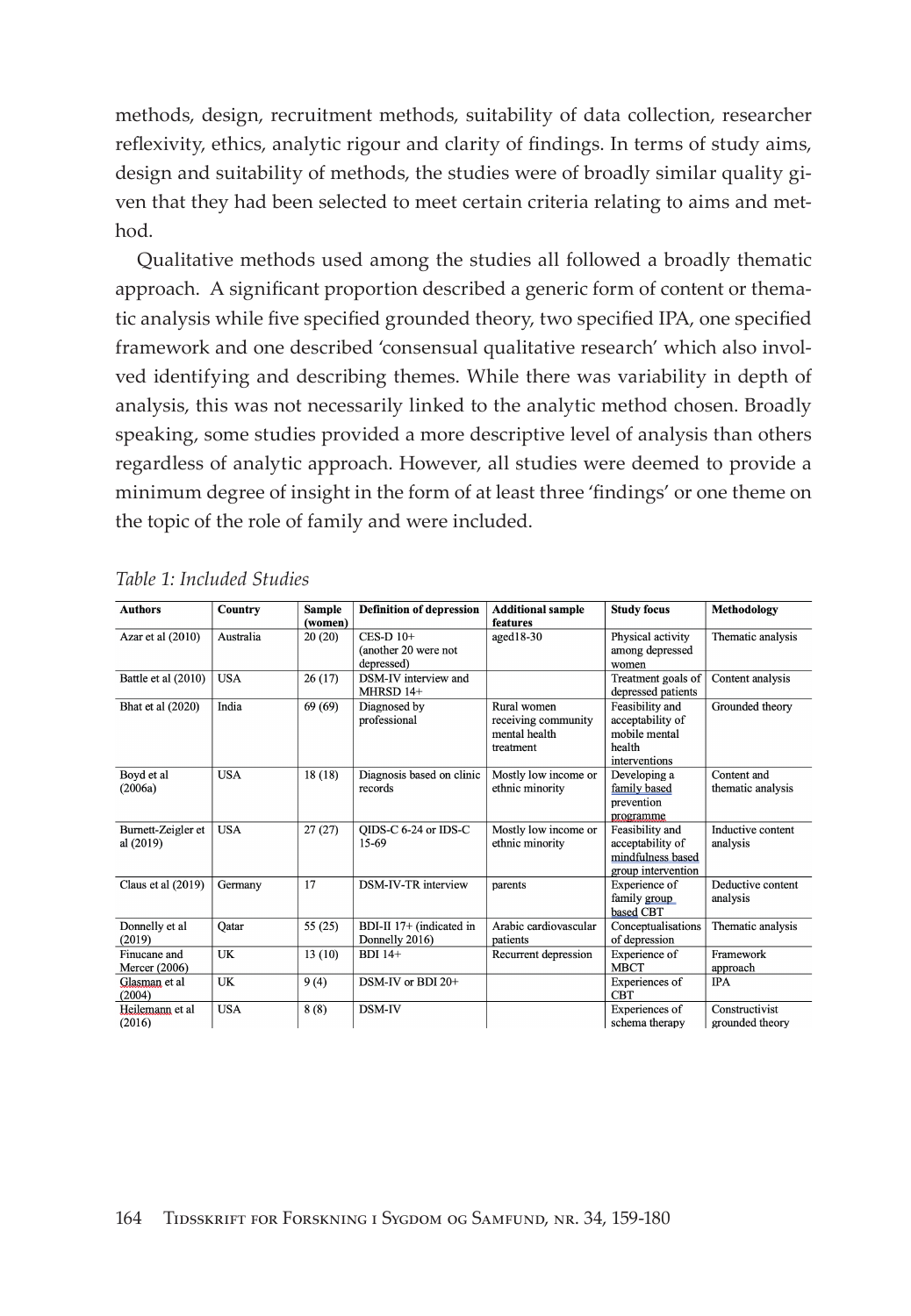| Hellemans et al<br>(2011)  | Belgium        | 24      | DSM-IV diagnosis                                                                          | Inpatients                             | Experiences of<br>multi-family<br>therapy group          | <b>IPA</b>                                       |
|----------------------------|----------------|---------|-------------------------------------------------------------------------------------------|----------------------------------------|----------------------------------------------------------|--------------------------------------------------|
| Hinton et al<br>(2015)     | <b>USA</b>     | 77(0)   | DSM-IV interview                                                                          | Men over 60 with<br>chronic depression | Perceived role of<br>family members in<br>treatment      | Thematic analysis                                |
| Izquierdo et al<br>(2014)  | <b>USA</b>     | 47 (34) | CIDI (in past); currently<br>reporting depression<br>symptoms and/or taking<br>medication | Latinos over 50                        | Experiences of<br>primary care visits                    | Grounded theory                                  |
| Krause et al<br>(2018)     | Chile/Columbia | 24(19)  | Professional judgement;<br>receiving treatment                                            | Economically<br>disadvantaged          | Experiences of<br>psychotherapy                          | Grounded theory                                  |
| Kuwabara et al<br>(2007)   | <b>USA</b>     | 15(10)  | <b>DSM-IV</b> interview                                                                   | aged 18-25                             | Experiences of<br>depression in<br>emerging<br>adulthood | Grounded<br>theory/thematic<br>analysis          |
| Liang and George<br>(2012) | South India    | 9(0)    | PHO12 5+                                                                                  | <b>Employed community</b><br>sample    | <b>Experience</b> of<br>depression and<br>role of family | Consensual<br>qualitative research<br>(thematic) |
| Nikendei et al<br>(2016)   | Germany        | 35      | DSM-IV                                                                                    |                                        | Experiences of<br>day/inpatient<br>treatment             | Thematic analysis                                |
| Tam and Wong<br>(2007)     | Hong Kong      | 20(15)  | DSM-IV diagnosis                                                                          | Chinese                                | Explore<br>dysfunctional<br>attitudes                    | Content analysis                                 |
| Teychenne et al<br>(2011)  | Australia      | 18(18)  | CES-D 10+                                                                                 | Disadvantaged<br>neighbourhoods        | <b>Explore</b> influences<br>of sedentary<br>behaviour   | Thematic analysis                                |

BDI Beck Depression Inventory; CBT Cognitive Behavioural Therapy; CES-D Center for Epidemiological Studies-Depression; CIDI Composite International Diagnostic Interview; DSM-IV Diagnostic and Statistical Manual Fourth Edition; IDS-C Inventory of Depressive Symptoms Clinician version; IPA Interpretative Phenomenological Analysis; MHRSD Modified Hamilton Rating Scale for Depression; MBCT Mindfulness Based Cognitive Therapy; PHQ Patient Health Questionnaire; QIDS-C Quick Inventory of Depressive Symptoms Clinician version

#### Data extraction and synthesis

From each study, information was collated concerning study participants including sample size, gender mix (where provided), country of study, any distinguishing features of the sample and how participants were diagnosed. Articles were entered into NVIVO for analysis. The approach to analysis was broadly in line with the principles of thematic analysis (Braun and Clarke, 2006) in which codes are allocated to segments of textual data. When applied to metasynthesis of qualitative material, Sandelowski and Barroso (2006) propose that the raw data (quotes) presented in the studies do not constitute data; rather, the study findings are considered as the data and are coded accordingly. "Findings consist of the databased and integrated discoveries, judgments, and/or pronouncements researchers offer about the phenomena, events, or cases under investigation. Findings are researchers' interpretations of the data they collected or generated in their studies." (Sandelowski and Barroso, 2006, 142). Therefore, no direct participant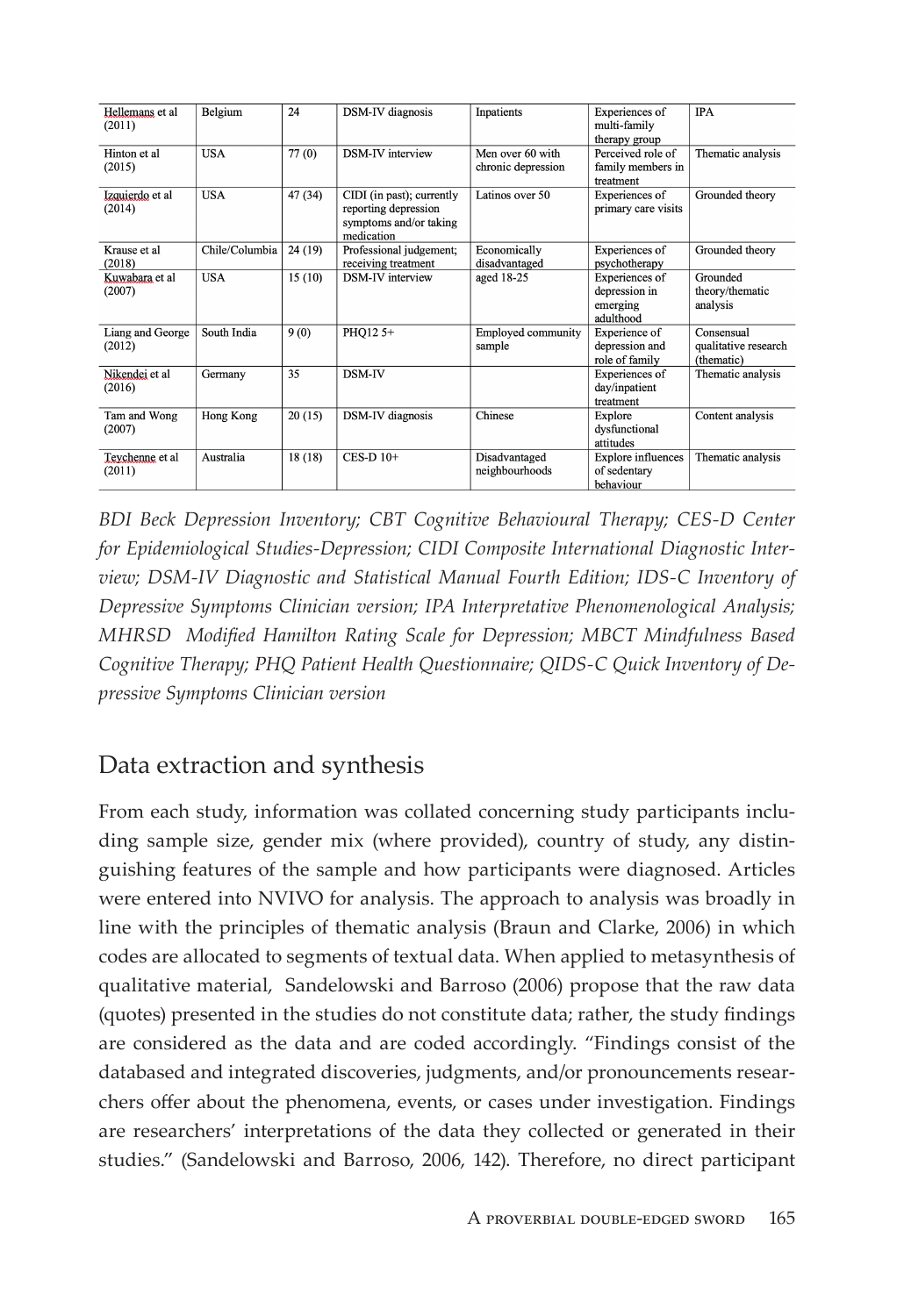quotes were coded as data for the purposes of the review; the material coded consisted of author interpretations. This definition of a finding was applied when considering articles eligible for inclusion as noted above.

Author interpretations were coded where they concerned the role or impact of family in any aspect of depression. This could include the role of family in causing or maintaining depression as well as in treatment and recovery. Initial labelling of codes aimed to stay as close to the content and wording of the author interpretation as possible. When all articles had been fully coded in this way, similar codes were merged and labels further abstracted. The codes were then grouped into themes which reflected a broader pattern in the data. The codes within each theme were checked for consistency and accuracy and reviewed in order that they could provide content for each theme.

#### **Results**

Three main themes are detailed below: Family issues and depression interact; Family support as a double-edged sword; and Benefits and limitations of psychosocial interventions. While the themes overlap to an extent and are not necessarily presented in a strict chronological form, there is a degree to which the ordering of themes broadly reflects a temporal dimension. The first relates in part to the how depression can come about within a family; the second relates to initial interactions with health services, which tends to be in medical settings; the third relates to psychosocial interventions which tend to be offered after interaction with medical care.

#### Family issues and depression interact

A core feature of this body of research is that issues within both early family life as well as current family life are reported to interact with depression in a number of ways, making it very difficult to disentangle family life from depression. For example, people with depression appear to relate their current emotional difficulties to elements of their early family life such as loss or adversity (e.g. Boyd et al., 2006a); and it has been reported that dysfunctional families or conflictual relationships in the family can be perceived as a source of current emotional distress:

Participants in this study also believed that growing up in a dysfunctional family and experiencing emotional distress during childhood could have a serious impact on the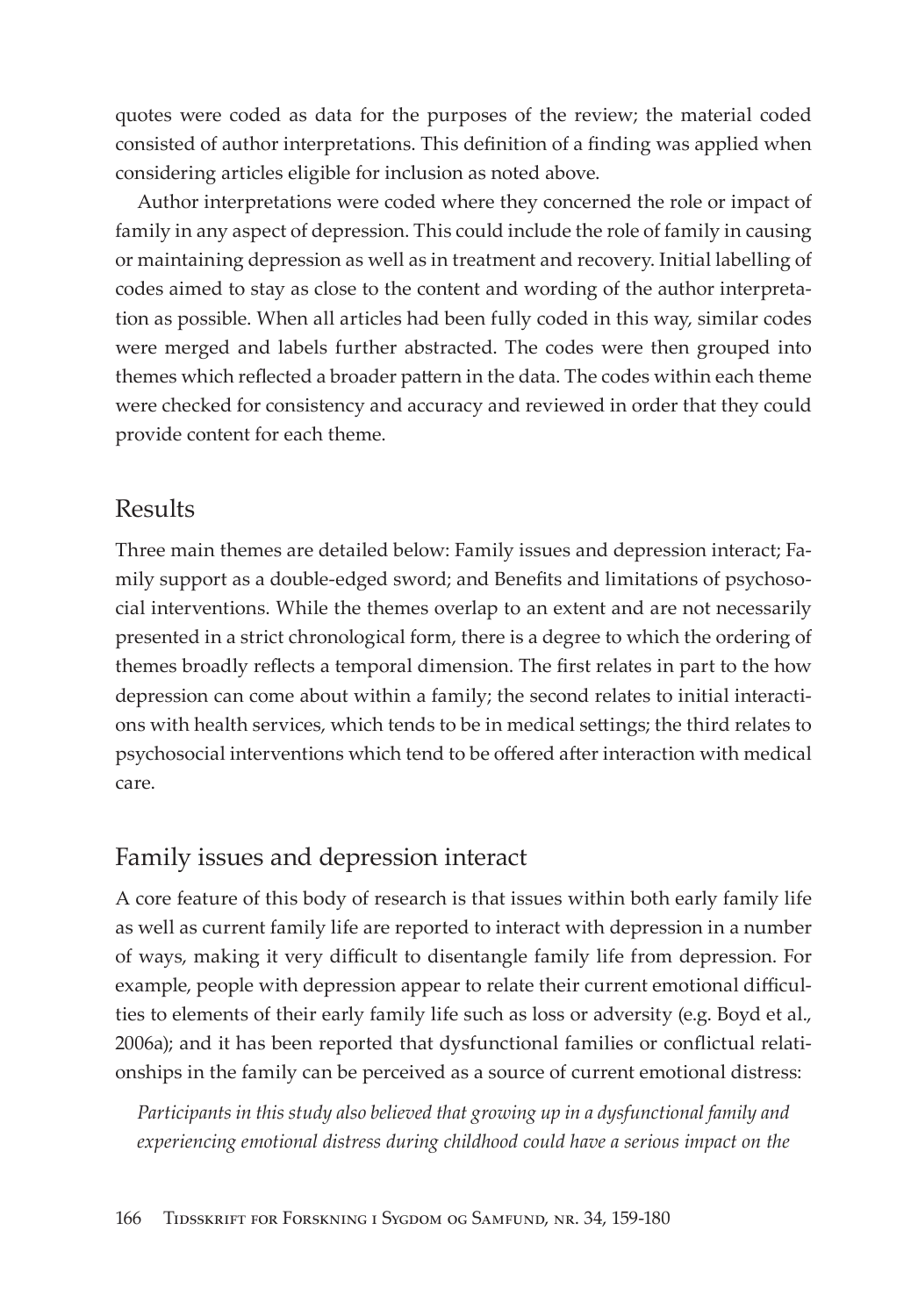person's psyche, personality and mental wellbeing that extend into adulthood. This can negatively affect how people think and feel about themselves, their personal identity, and self-esteem that may be the cause of depression. (Donnelly et al., 2019, 1108)

As well as loss, conflict or communication difficulties, studies also report that family habits relating to poor self-care such as sedentary behaviour or low physical activity can be felt to have impacted on participants' adult lifestyles and might contribute to adult depression (Azar et al., 2010; Teychenne et al., 2011).

Whether or not certain patterns of relating stem from early family life, some studies report that participants tended to interact with their current families in ways that can reinforce depression such as needing regular approval from others, avoidance of conflict, tending to conform to social expectations of gender or role; and not seeking out or making use of support available within the family.

They would also avoid conflicts by leaving alone situations in which conflicts might occur, forbearing on others, or withdrawing from social interactions that might lead to disharmony. For instance, they tended to avoid disagreement among family members; this entailed having appropriate social manner or skills, and being generous to others. (Tam and Wong, 2007, 111)

Studies also reported a range of ways in which people with depression could be left feeling alone or abandoned even within their family, because of or leading to depression. This included families conceiving of the person's behaviour as 'laziness', 'self-indulgence' (Boyd et al., 2006) or blaming them for it:

...one man expressed distress because his family viewed his depression as a personal moral failing while another complained about how his family viewed depression as "craziness." These negative perceptions contributed to men's feelings of being useless or worthless and worsened their depression. (Hinton et al., 2015,520)

Other ways that people with depression were reported to feel alone within their family included concerns about not finding a partner and not having children because of the stigma of depression; feeling unsupported in the family, exacerbating loneliness and depression; feeling depressed because of separation from family by life circumstances; feelings of shame preventing people talking to their family about depression. Single parents were reported to feel alone without the support of their child's father (Boyd et al., 2006) and young adults felt estranged or alienated from their family in their transition to adulthood: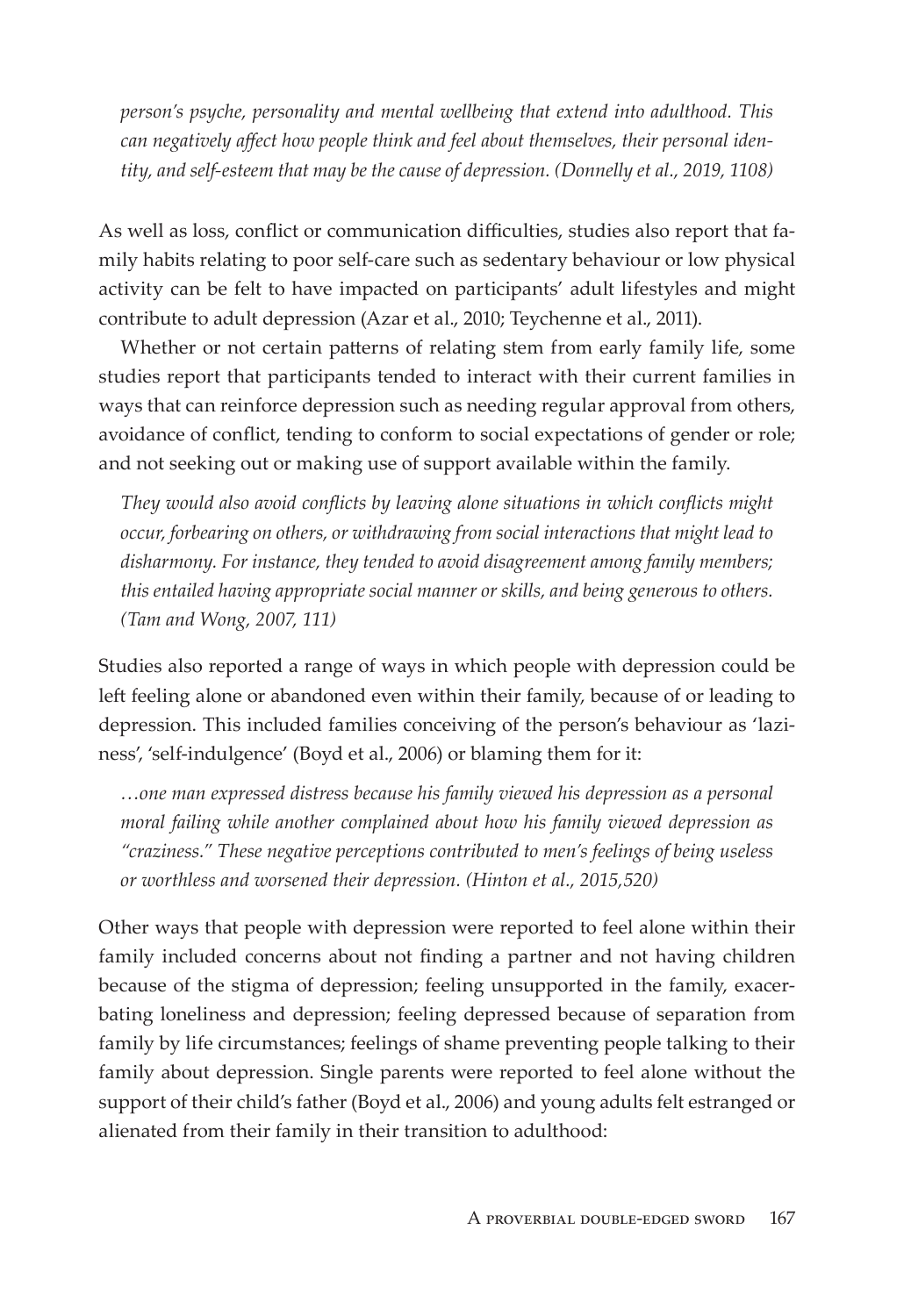Stigma was both perceived by the depressed individual ("shame") and from others, in terms of being judged by authority figures and announcing a sense of failure to friends and family. (Kuwabara et al., 2007, 3)

In spite of an overall sense of abandonment by the family, people with depression also appeared to express a range of deep concerns for their family members. Reporting on participants in areas of conflict (the Middle East), Donnelly et al (2019a) found participants' worry about their families' safety could cause depression. In a Western context, Boyd et al (2006) found that mothers were concerned about life stresses impacting on their family (such as financial, housing problems, violence) and were particularly concerned their children might acquire depression by witnessing their own depression. They worried about their parenting being inadequate (although the mothers did not personally see a link between parenting ability and their depression). In an Eastern context, Tam and Wong (2007) reported that depressed people were concerned about their family losing respect ('losing face') because of the individual's depression.

There were also a range of ways in which responsibility to the family appeared to prevent people with depression looking after themselves or getting other support. Among ethnic minority groups in the USA, Burnett Ziegler et al (2019) and Izquierdo et al (2014) reported that child care, caregiving and other family responsibilities as well as negative experiences of help-seeking of a relative prevented seeking or attending mental health care. Both Azar et al (2010) and Teychenne et al (2011), reporting on participants in Australia, found that family responsibilities prevented self-care activities such as physical activity.

Among women with depressive symptoms, family/household responsibilities and distance to university/work were also cited as a cause for lack of time for physical activity participation. (Azar et al., 2010, 6)

Heavy family responsibilities could also exacerbate depression (Donnelly et al., 2019) and among Qatari and Indian men, worry about financial responsibility to the family appeared to contribute to depression (Donnelly et al., 2019; Liang and George, 2012). In contrast, young adults in the USA who remained financially dependent on their parents were found to be unable to access mental health care because their parents were unable to fund treatment (Kuwabara et al., 2007).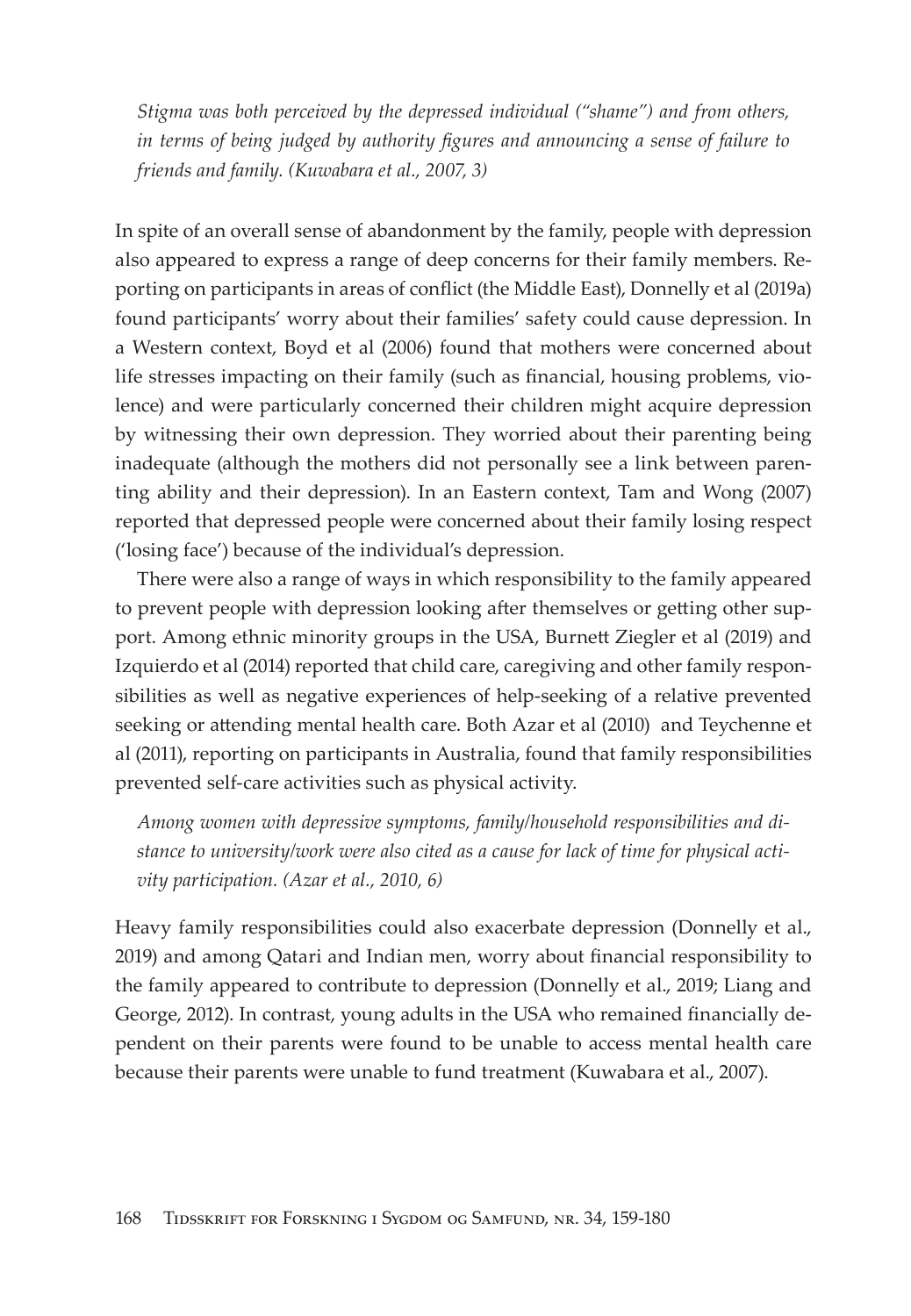## Family support as a double edged sword

Whilst the research reviewed reveals a complex inter-relationship between family roles, relationship dynamics, gender, culture and attitudes towards depression, the research also reveals a number of ways in which families have the potential to be a supportive component in the lives of people experiencing depression. This may sometimes be a double edged sword, however, particularly in a context in which there is no uncontested, correct way to manage or treat depression or even an agreed upon definition or causal theory. Moreover, family support has been reported to be explicitly problematic.

...involvement of family members is like the proverbial "double-edged sword" in the sense that it has the potential to promote and/or to impede depression treatment and "outcomes." (Hinton et al., 2015, 520)

Hinton et al. report that because of the complexity in families and potential for the family to be contributing to depression, involving families in care is an important opportunity to "address the negative impact of family members on men's depression" (p521). This is supported by various findings concerning the ways that depressed people express the wish for family support. Depressed individuals in Australia have been reported to need family support and encouragement in order to enable more self-care such as physical activity (Teychenne et al., 2011). Family support has been reported to be practical or emotional, for example it "may consist" of having a confidante, people to check in on them, and assistance with childrearing and housework" (Boyd et al., 2006, 193). Similarly:

Family members buffered men's depression by supporting them emotionally, assisting men in coping with depressive symptoms or providing moral encouragement. Several men, for example, described how their wives would counter their feelings of being worthless or useless by emphasizing to men their intrinsic value. ... men described family as emotionally supportive because they were simply "there," providing companionship and attention that alleviated men's sense of being isolated, lonely or disvalued.(Hinton et al., 2015, 519)

There were also ways in which family involvement may appear supportive but where other interpretations are also possible. For example, whilst mothers have been reported to wish for more support with childcare as noted earlier, Boyd et al. (2006, 193) also report that "sometimes these parenting difficulties result in extended family taking over the care of the children" which could be interpreted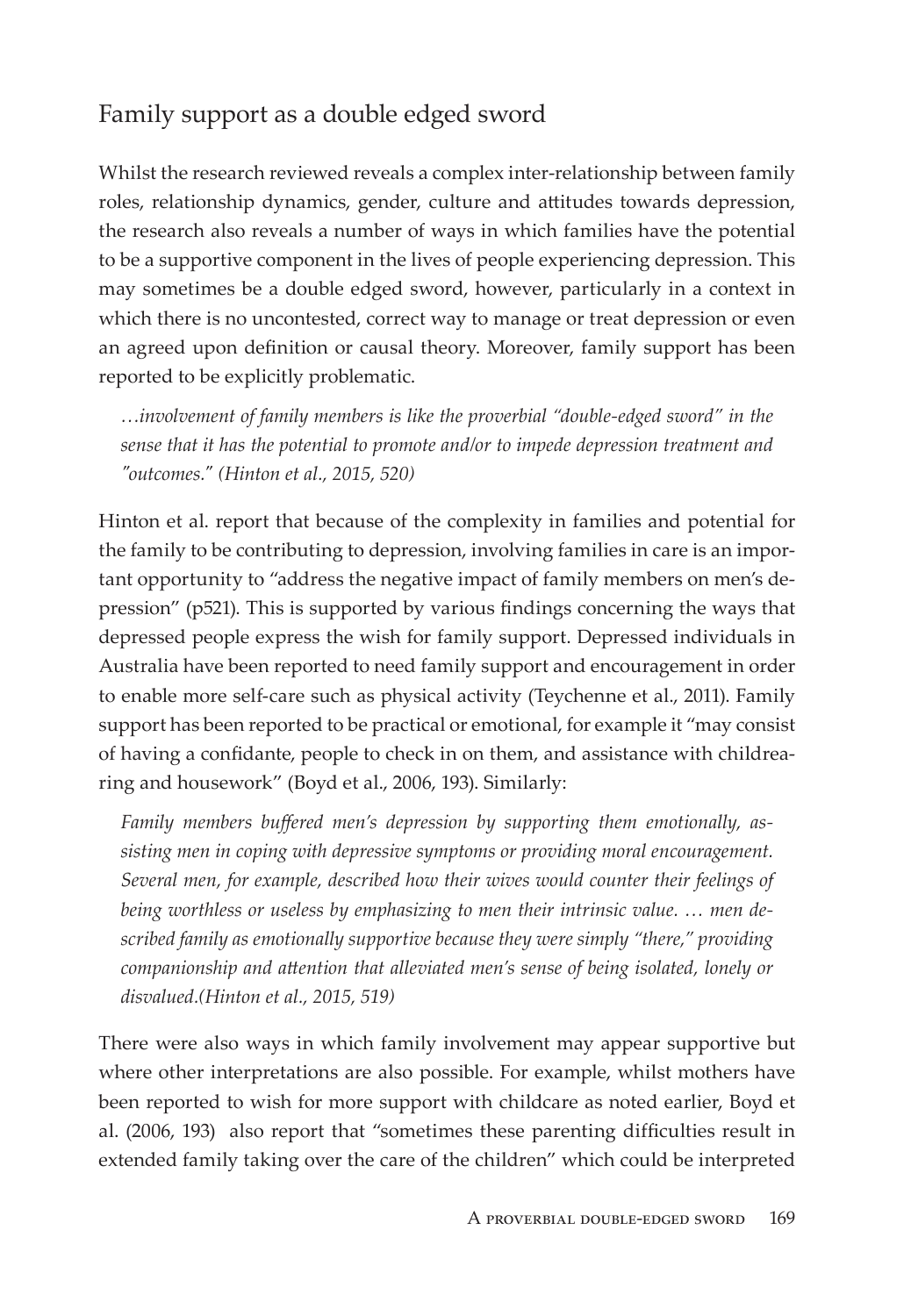as more of a punishment than a support. Likewise, Hinton et al. (2015, 520) report that "during primary care visits, family members sometimes disclosed information to providers about the man's depressive symptoms," which might be seen as a supportive role but this would depend on whether the depressed person wanted the information reported or not. Both Hinton et al (2015) and Izquierdo et al (2014) report on the ways in which families encouraged participants to seek medical treatment or adhere to medical treatment and management; yet whether this is regarded as positive support or not may depend on whether the individual considers their distress to be a medical problem or whether they might prefer to address their issues from a more social or psychological stance.

The family role in illness management included assistance with organization, advice and persuasion, and drawing men's attention to their depressive symptoms. For example, family members organized antidepressants and encouraged or reminded men to take them. When men ignored or minimized depressive symptoms, family members told men their symptoms were serious and encouraged them to talk to their doctors. (Hinton et al., 2015, 520)

It is unclear the extent to which this author interpretation has moved beyond the data offered by patient participants or what participants' views of this persuasion and encouragement were. Hinton et al (2015) conclude that

Decisions about family involvement in depression interventions and services should be based on men's preferences as well as the availability, role(s), preferences, and skills of family members. (Hinton et al., 2015, 521)

Yet, as noted by Krause et al (2018), the degree and nature of family support will depend on family members' perception of mental illness and its treatments. If this is not in line with the perceptions of the depressed person then support could potentially cross the line into coercion. Studies report a number of ways in which family support could be explicitly problematic in this sense. For example, family presence at visits in India were reported to sometimes prevent certain disclosures:

...when family members do accompany women to the clinic, interpersonal conflict and barriers related to low autonomy may not be disclosed during the clinical encounter. (Bhat et al., 2020, 472)

Similarly, Hinton et al. (2015, 520) reported that disclosure of depression among older men in the USA could be hindered by the presence of family members because of privacy concerns or "because they did not want to worry their family mem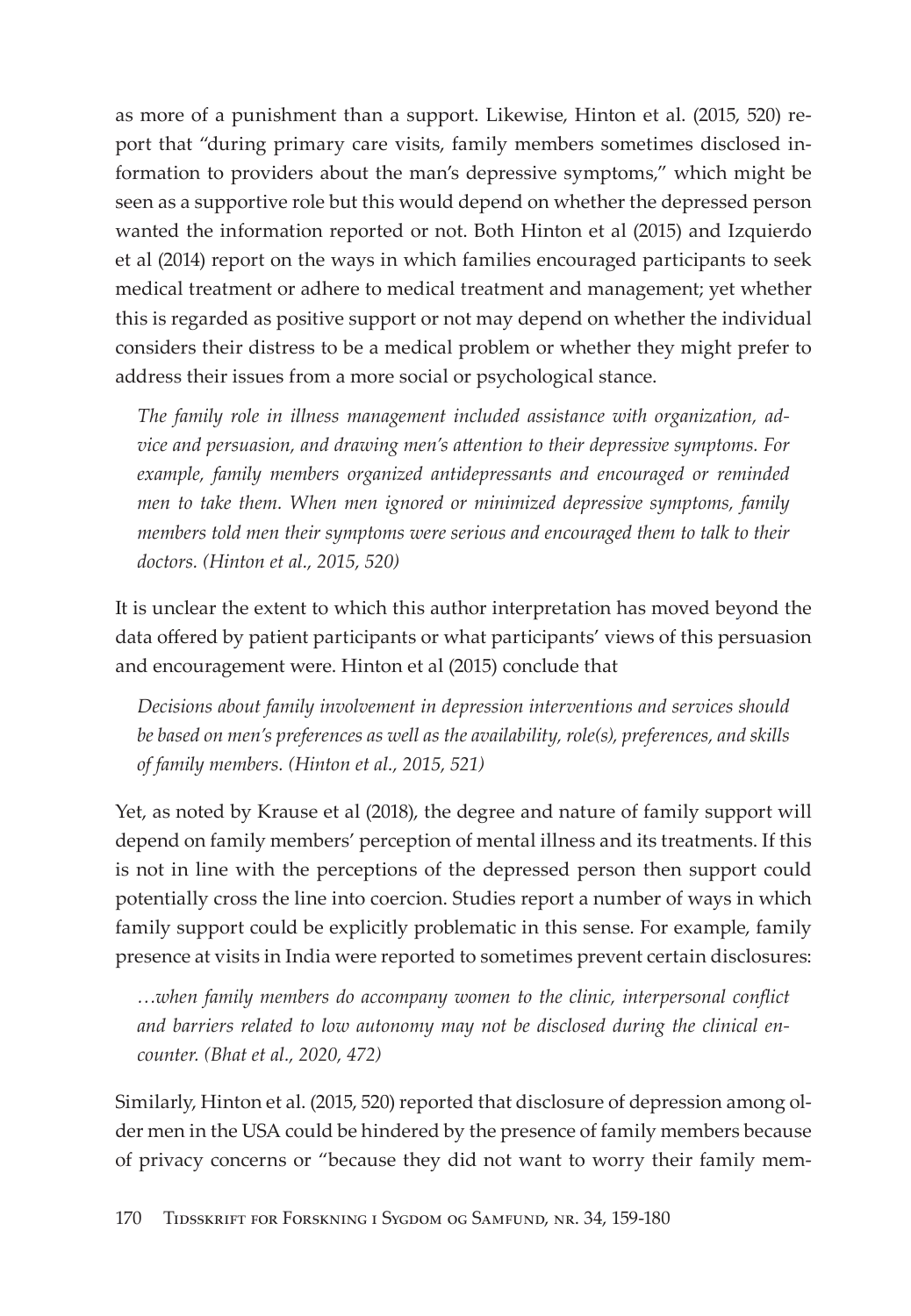bers". Moreover, the authors reported that some families were disinterested in supporting their relative, had no time, would discourage treatment or, where they did attend visits.

...family members were perceived as being disruptive during the clinic visits because they were too controlling, critical, or because their relationships with older men were simply too dysfunctional. (Hinton et al., 2015, 520)

#### Benefits and limitations of psychosocial interventions

Findings concerning family support reviewed above have tended to relate to depression management in primary care or medical settings. An alternative way families may be involved in the care of depressed people is through psychosocial or psychological therapies. This theme explores the ways in which both individual, group or family-based psychological or psychosocial interventions can impact on family relationships from the perspective of depressed individuals.

Studies included in the current review and which concern patient experiences of individual psychological treatments for depression include Cognitive Behavioural Therapy (CBT) (Battle et al., 2010; Glasman et al., 2004), Mindfulness Based Cognitive Therapy (MBCT) (Finucane and Mercer, 2006), schema therapy (Heilemann et al., 2016), Chilean or Columbian state psychotherapy using various modalities (Krause et al., 2018) and a multi-modal day and inpatient clinic in Germany (Nikendei et al., 2016).

Exploring the treatment goals of depressed people beginning a course of CBT, Battle et al (2010) found that improvements in family function was frequently stated as a key treatment goal for a majority of participants. However, a common finding among studies is that individual therapies appear to leave family problems unresolved, sometimes as consequence of individualizing the mental health problems. For example, Finucane and Mercer (2006) reported on participants who, following MBCT, found both past and current family problems unresolved (such as unresolved trauma, current domestic violence) and that family burdens prevented practicing techniques learnt in therapy. Following CBT, Glasman et al. (2004) also reported that family burdens and contexts prevented implementing and practicing cognitive strategies and that,

Emotional closeness or intimacy was a barrier for a number of people, who described the difficulty they had using thinking strategies when faced with their immediate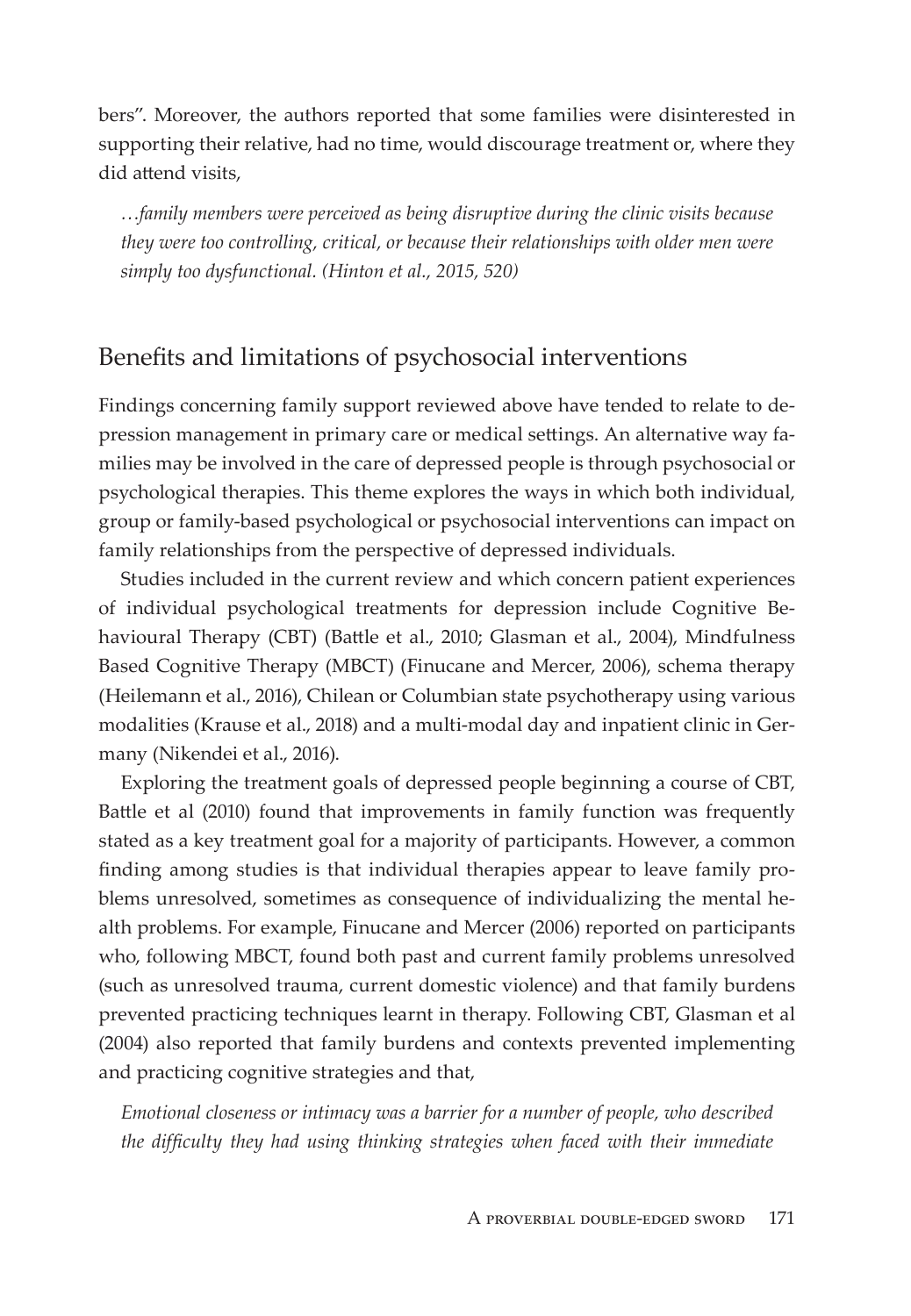family. Participants described not being able to break familiar well-rehearsed patterns and responses with family members. Terry talked about always in the past finding his family too smart for him, and even now when he went home he was immediately drawn into the familiar role of being 'pushed aside'. (Glasman et al., 2004, 345)

Similarly, while Nikendei et al (2016) found that inpatient care could be a significant relief to individuals from their family chores and burdens, on returning to family life afterwards, participants could feel overwhelmed by family demands and return to conflict situations with some relapsing as a result. Thus, Nikendei et al (2016) note that the level of conflict in the home should be taken into account when considering the potential value of day versus inpatient treatment. In Chile and Columbia, outpatient psychotherapy was reported to help improve communication and relationships within the family (Krause et al., 2018) and schema therapy appeared to provide a wide range of benefits in terms of improving ways of relating within the family, for example,

Through the interactive work of understanding why things happened in the past, seeing patterns, and becoming more accepting of themselves, participants realized they had options for different ways of dealing with their families that they never saw before. Women expressed how important it was to be able to change old patterns that hurt them, but to do so without completely rejecting their families. The ability to make such changes was valuable because it opened up the possibility that they could choose to be emotionally healthy without having to completely abandon cultural values for prioritizing the family unit. Secure that they could stay close and honor their family ties even if they saw unhealthy patterns, women valued how therapy gave them the opportunity to seek the best ways to relate to their families (Heilemann et al., 2016, 1359).

A range of other findings also highlight ways in which interventions for individuals with depression could be improved to take account of family issues. Azar et al (2010) reported that interventions could usefully be tailored and might include skills to engage more family support. Boyd et al (2006, 199) note that interventions could seek to teach mothers "to be advocates for themselves and their families" given that "many of the women seemed to feel too powerless and overwhelmed by the tasks to get them and their children the services that they required". Similarly, reporting on depressed women in India, Bhat et al (2020, 473) noted the need "to tailor interventions to those that empower women within the household", specifically indicating that mobile or telehealth interventions may not be suitable becau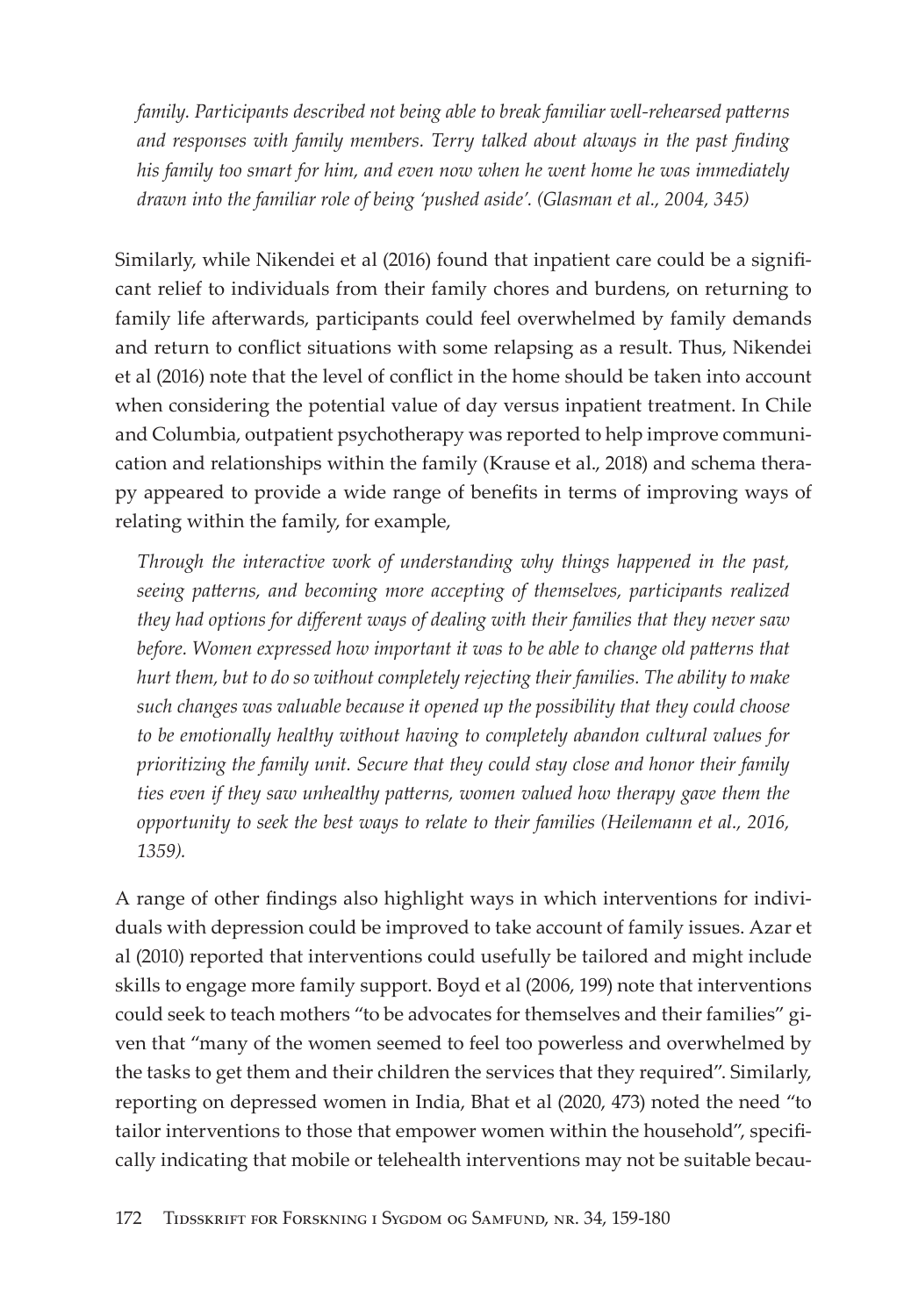se women tended to share the family phone and women worried their husbands would disapprove or be suspicious. It was also reported that educating family members about depression and treatment would be useful to enable individual therapies to be practiced or implemented:

...the intrapsychic focus of CBT, which precluded direct involvement of his wider social system, placed limitations on it. For him, it would have helped if his wife understood and experienced the therapy. (Glasman et al., 2004, 345)

Given the limitations of individually focused treatments for helping with difficulties relating to the family and given that improving family relationships is a key treatment goal for many, Battle et al (2010) suggest that:

Given that it can be difficult to adequately address certain types of relationship issues in individual treatment, it may be worthwhile to refer patients for adjunctive family or marital treatment. Alternatively, it could be useful to incorporate a family or marital component within a course of individual psychotherapy. Even if the primary treatment modality is individual treatment, conjoint sessions with the patient's spouse or other family members can provide a critical adjunct to the treatment process in many cases. (Battle et al., 2010, 428)

Two studies reported on experiences of group family interventions, one based on systemic approaches (Hellemans et al., 2011) and the other on CBT approaches (Claus et al., 2019), the latter designed to prevent difficulties developing in children of depressed parents. Both reported that discussion of depression with children in the household had been uncommon prior to the intervention. Talking about depression with the children had been experienced as beneficial; children learnt about depression from other children in the group and discovered that they were not alone in their experiences of having a parent with depression. This helped to relieve some guilt among depressed parents:

...it was a particular relief to have someone else tell their children that their parents' depression was not their fault... parents felt relieved that the topic was now "out in the open" and no longer a source of discomfort or guilt (Claus et al., 2019, 7).

This format was reported to be experienced as a "valuable first step in starting a conversation" in the family, making it easier to continue discussing it (Claus et al., 2019, 5). Discussing depression with other families was reported to be particularly useful, enabling exchange of experiences, gaining insights from other families, learning about different ways of coping and feeling less alone. The involvement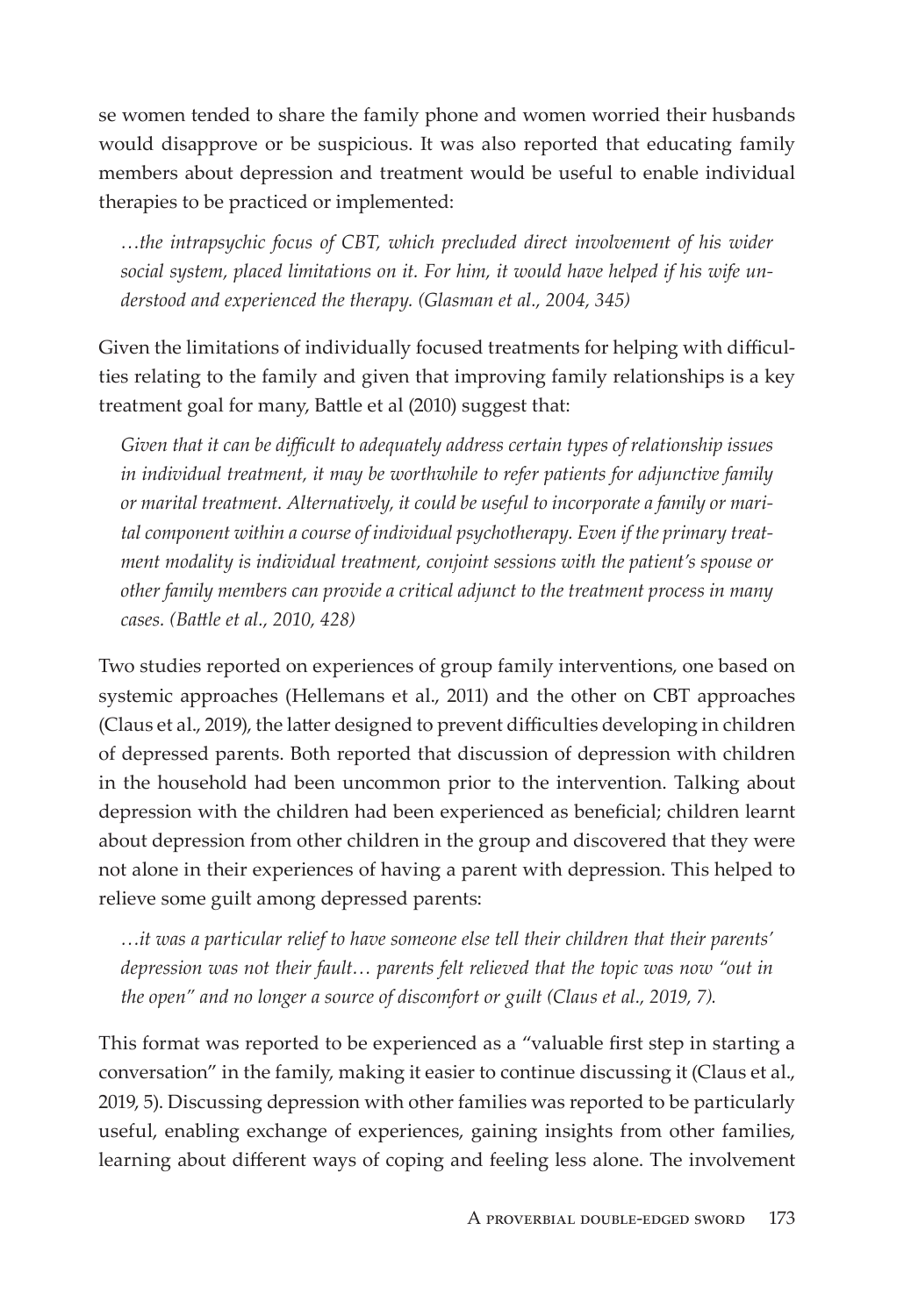of the partner was reported to be particularly important to depressed individuals who "found it helpful to experience cohesion, support and understanding from their partner" (Hellemans et al., 2011, 229).

It has been noted that family interventions may not always be practicable because, for example, "time constraints with school schedules, older children refusing to attend, embarrassment, and juggling many demands" (Boyd et al., 2006, 195). However, findings highlighted various other potential benefits of family based interventions such as helping depressed individuals learn how to foster more support within the family (Boyd et al., 2006), help develop parenting skills (Claus et al., 2019) and help encourage adherence to the process (Krause et al., 2018).

#### Discussion

Three main themes emerged from this metasynthesis. One theme concerned the interaction between family issues and depression including experiences of early family impacting on depressed adults' current emotional life; as well as current family dynamics contributing to or maintaining depression. This is in line with research in the field of family process, attachment styles and marital discord which finds support for theoretical concepts that relate attachment insecurity to depression as well as marital distress (e.g. Heene et al., 2005; Oute and Huniche, 2017). A wide range of theoretical and empirical literature reviewed by Heene et al (2005) indicates that depression and marital discord are correlated but that they interact in complex ways with the addition of other factors such as conflict communication, attachment style, problem solving behaviour, self-blame, early family life and so on. The addition of children to the family dynamic can complicate this further and pose challenges for families where one or more adults have depression.

Secondly, findings considered family involvement as a double edged sword in the sense that whilst depressed adults expressed a wish for understanding and support from their partners and families, this could sometimes be problematic within medical and primary care settings. Potential difficulties included the reinforcement or playing out of conflictual or controlling relationships which then prevented the individual receiving appropriate care from the health professional. Difficulties also included the potential for families becoming (sometimes inadvertently) complicit in potentially coercive care such as persuading their family members to adhere to a medical framing and treatment approach. Concerns about coercion and restraint in psychiatry have tended to focus on physical restraint and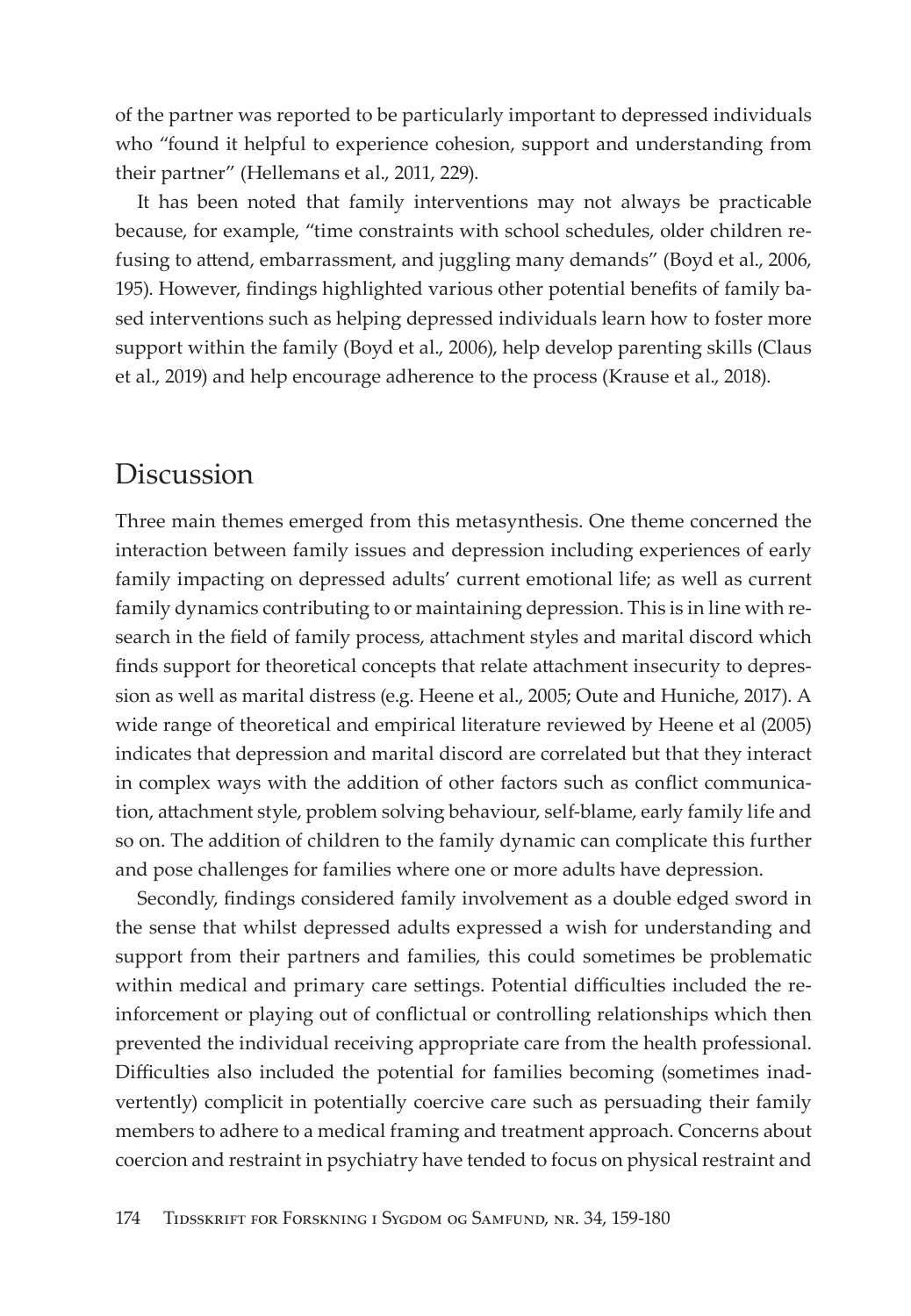inpatient settings and have been amplified since the 2006 Convention of the Rights of Persons with Disabilities, which conferred new rights on people with psychosocial disabilities (Rose et al., 2017). However, coercion can also apply to chemical treatments and ways of framing emotional distress. In considering the fuzzy boundaries between patient education to improve adherence to medicines versus manipulation and 'nudge', Reach (2016) considers the ways in which patient education can sometimes appear benign while retaining elements of paternalism and manipulation. In a similar sense, 'family involvement' implemented with a view to improving adherence and monitoring the patient may likewise reflect a paternalistic agenda rather than a genuinely patient-centred approach.

Finally the findings highlighted the impact of various psychosocial interventions, both individual and group based, on family life. Since improved family functioning and better relationships are often the things that depressed people would like to change, interventions which help with this may be most suitable for delivering patient-centred outcomes. The findings reviewed here suggest that individual psychotherapies may not be particularly useful for improving family functioning or even individual patterns of relating with the exception of schema therapy. Conversely, family difficulties left unaddressed potentially limit the impact of individual therapies even on individual functioning. It appeared that group based family interventions did seem to deliver positive outcomes from the patient perspective. These interventions therefore seem most promising and can also potentially deliver benefits for the whole family and couples in particular which would help to address the sorts of difficulties identified by caregivers and partners in the literature (discussed above) and is also supported by theoretical and empirical work discussed above concerning depression and family function, attachment and marital discord (Heene et al., 2005).

These findings should be viewed in the context of evidence based medicine (EBM) in neoliberal states which invariably prioritises Randomized Controlled Trials (RCTs) over other forms of evidence. Findings from meta-analyses of RCTs are then grafted onto cost utility approaches to healthcare rationing either implicitly or explicitly as in the UK and Denmark (Hughes and Doheny, 2019; Speight and Reaney, 2009). Guideline developers view qualitative research as lacking validity and claim that an appropriate way to ascertain patient perspectives is simply to involve a small number of individuals in the development process, as noted earlier. The UK guideline body has explicitly stated, "we do not believe questions of effectiveness should be addressed by qualitative reviews as it lacks external validity" (NICE, 2018, 53). It has been argued that EBM can be and is now being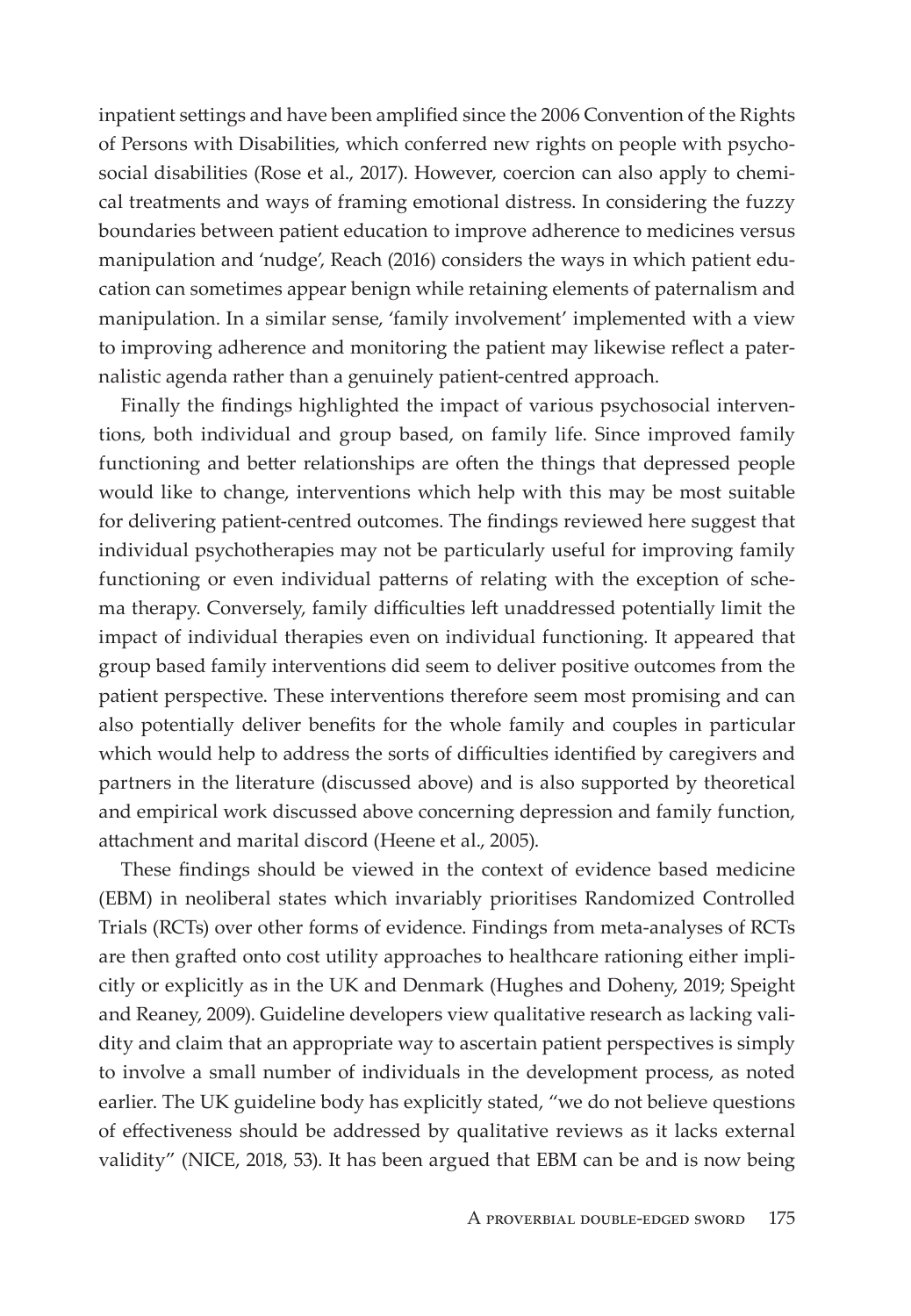reformed from its 'modernist roots'; is now embracing more pluralistic forms of knowledge and subjectivity; and that patient and public involvement is one illustration of this 'new' EBM (Wieringa et al., 2017). An alternative view is that RCTs and EBM cannot be reformed, since to attempt to do so falls into a trap of 'strategic ignorance'; that an alternative paradigm in which subjectivity is central rather than peripheral is needed to genuinely take account of subjective experience and improve care for individuals (McPherson et al., 2018). The metasynthesis presented here reveals findings which could not have emanated from an RCT; we argue that this illustrates why RCTs and cost utility analyses are conspicuously inadequate to address questions about the value, feasibility and appropriateness of family involvement in depression care. Moreover, artificially separating efficacy of specific interventions from the broader context of patients' everyday lives produces a narrow medical-political gaze on family life with depression. RCTs, even the 'pragmatic' variety, are designed primarily to remove context rather than incorporate it.

The current metasynthesis has taken account of the experiences of 493 diverse individuals with depression and represents a wide range of populations in terms of age, gender, national settings and majority versus minority ethnicities. Whilst there are inevitably statistical limitations of qualitative research, the evidence reviewed here when synthesised contributes transferrable experiential knowledge that could be used to inform patient-centred policies for depression. The NBSS & DHA pamphlet on family involvement in mental health states that, "in situations where the patient does not want the relatives involved, the relatives may still need to get involved" (NBSS & DHA, 2014, 10). Our analysis suggests the contrary and emphasises that it is of primary importance for people with depression to maintain choice and control over their care at all times and that this should apply to professionals' as well as relatives' preferences for treatment and management approaches. Our analysis also reiterates the importance of early life experiences and points to the potential value of trauma-informed approaches which could help to identify any relevant family issues (past and present) prior to introducing the patient to options such as family based interventions (Sweeney and Taggart, 2018). Finally our findings suggest that after exploring family background, family and social context and patient preferences in general, family based interventions should be made widely available as an option for people with depression. There are however certain practical barriers to family interventions given the need to identify a time, venue and mode of working that suits everybody. Psychological professions should prioritise consulting with patients and relatives to identify va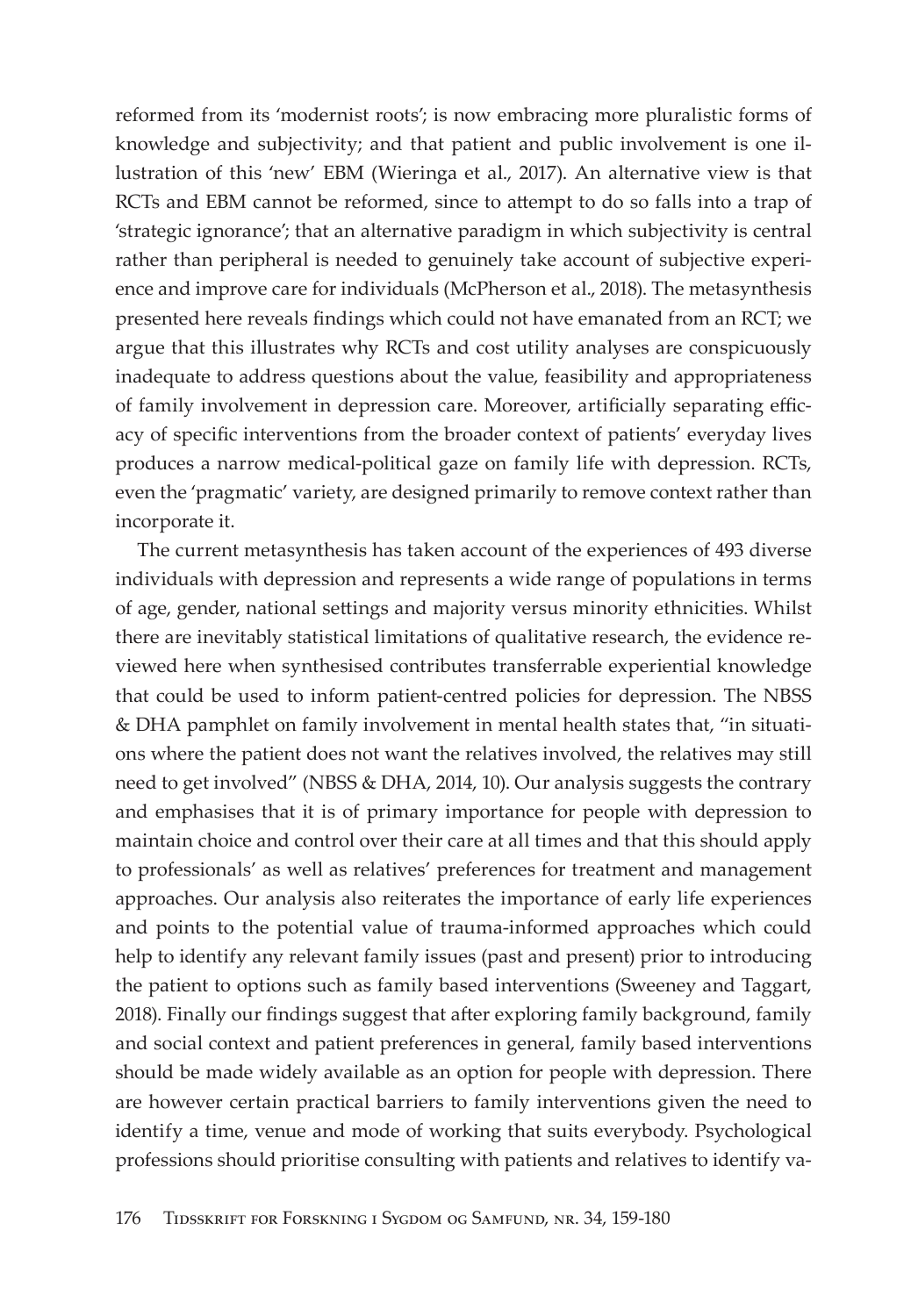rious ways to overcome practical barriers which also points to a further need to overcome the widespread paternalism in mental health care systems. In line with the political emphasis on community health and strengthened ties between the state and civil society in Scandinavia and Europe (McPherson and Oute, 2020), this may take the form of more outreach, linking in with community initiatives and working with colleagues and provider organisations to identify more flexible working practices which seek to accommodate the needs of patients and their families.

#### References

- Azar, D., Ball, K., Salmon, J., Cleland, V.J., 2010. Physical activity correlates in young women with depressive symptoms: A qualitative study. Int. J. Behav. Nutr. Phys. Act., 7. https:// doi.org/10.1186/1479-5868-7-3
- Battle, C.L., Uebelacker, L., Friedman, M.A., Cardemil, E. V, Beevers, C.G., Miller, I.W., 2010. Treatment goals of depressed outpatients: A qualitative investigation of goals identified by participants in a depression treatment trial. J. Psychiatr. Pract., 16, 425–430. https://doi.org/10.1097/01.pra.0000390763.57946.93
- Bhat, A., Goud, B.R., Pradeep, J.R., Jayaram, G., Radhakrishnan, R., Srinivasan, K., 2020. Can mobile health improve depression treatment access and adherence among rural indian women? A qualitative study. Cult. Med. Psychiatry An Int. J. Cross-Cultural Heal. Res., https://doi.org/10.1007/s11013-019-09664-3
- Boyd, R.C., Diamond, G.S., Bourjolly, J.N., 2006. Developing a Family-Based Depression Prevention Program in Urban Community Mental Health Clinics: A Qualitative Investigation. Fam. Process, 45, 187-203. https://doi.org/10.1111/j.1545-5300.2006.00090.x
- Braun, V., Clarke, V., 2006. Using thematic analysis in psychology. Qual. Res. Psychol. 3, 77-101. https://doi.org/10.1191/1478088706qp063oa
- Burnett-Zeigler, I., Satyshur, M.D., Hong, S., Wisner, K.L., Moskowitz, J., 2019. Acceptability of a mindfulness intervention for depressive symptoms among African-American women in a community health center: A qualitative study. Complement. Ther. Med., 45, 19-24. https://doi.org/10.1016/j.ctim.2019.05.012
- CASP (Critical Appraisal Skills Programme), 2018. 10 questions to help you make sense of qualitative research, © Public Health Resource Unit, England
- Claus, N., Marzano, L., Loechner, J., Starman, K., Voggt, A., Loy, F., Wermuth, I., Haemmerle, S., Engelmann, L., Bley, M., Schulte-Koerne, G., Platt, B., 2019. Qualitative evaluation of a preventive intervention for the offspring of parents with a history of depression. BMC Psychiatry, 19. https://doi.org/10.1186/s12888-019-2273-6
- Danish Health Authority [DHA], 2016. National guideline for non-phamacological depression treatment, Sundhedsstyrelsen, 1-82 Copenhagen.
- Donnelly, T.T., Al Suwaidi, J.M., Al-Qahtani, A., Asaad, N., Singh, R., 2019. Arab Men and Women's Conceptualization of Mental Health and Depression: A Qualitative Study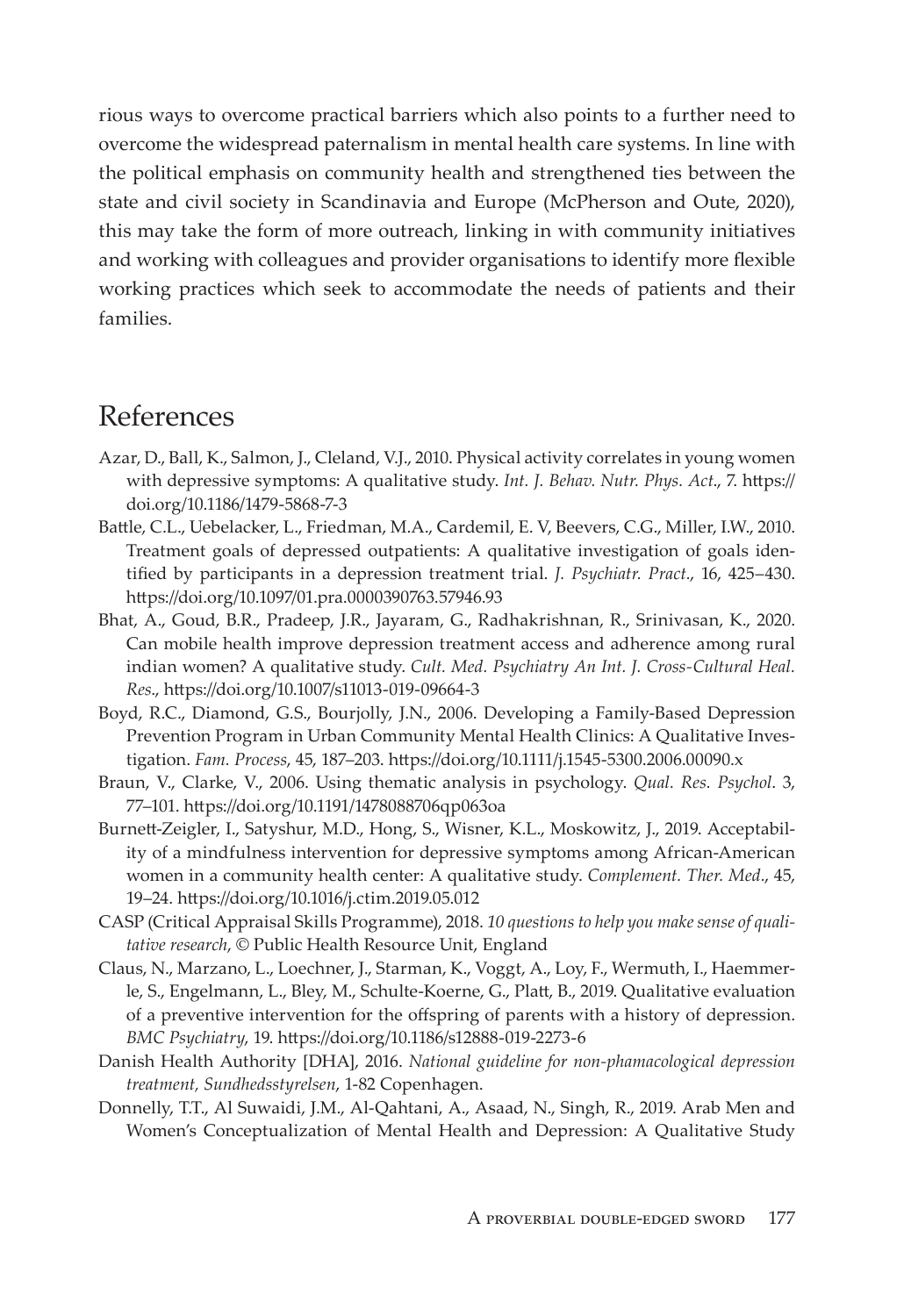from the Middle East. J. Immigr. Minor. Heal., 21, 1102-1114. https://doi.org/10.1007/ s10903-018-0809-3

- Finucane, A., Mercer, S.W., 2006. An exploratory mixed methods study of the acceptability and effectiveness mindfulness-based cognitive therapy for patients with active depression and anxiety in primary care. BMC Psychiatry, 6, 1-15. https://doi.org/10.1186/1471-244X-6-14
- Fullagar, S., Gattuso, S., 2002. Rethinking gender, risk and depression in Australian mental health policy. Aust. e-Journal Adv. Ment. Heal., 1, 145-157. https://doi.org/10.5172/ jamh.1.3.145
- Glasdam, S., Oute, J., 2019. Professionals' involvement of relatives only good intentions? J. Organ. Ethnogr., 8, 211-231. https://doi.org/10.1108/JOE-01-2018-0003
- Glasman, D., Finlay, W.M.L., Brock, D., 2004. Becoming a self-therapist: Using cognitive-behavioural therapy for recurrent depression and/or dysthymia after completing therapy. Psychol. Psychother. Theory, Res. Pract., 77, 335-351. https://doi. org/10.1348/1476083041839385
- Hansen, J.O., Jakobsen, T.L., Rossen, C.B., Buus, N., 2011. Pårørendes oplevelser af samlivet reed deprimerede mennesker: enkvalimtiv metasyntese [Next of kin's experiences of living with depressed persons: A qualitative metasynthesis]. Nordic Journal of Nursing Research. 31, 32-37. https://doi.org/10.1177/010740831103100407
- Heene, E. L., Buysse, A., Van Oost, P., 2005. Indirect Pathways Between Depressive Symptoms and Marital Distress: The Role of Conflict Communication, Attributions, and Attachment Style. Family Process, 44, 413-440. https://doi.org/10.1111/j.1545-5300.2005.00070.x
- Heilemann, M. V., Pieters, H.C., Dornig, K., 2016. Reflections of Low-Income, Second-Generation Latinas about Experiences in Depression Therapy. Qual. Health Res. 26, 1351-1365. https://doi.org/10.1177/1049732315624411
- Hellemans, S., De Mol, J., Buysse, A., Eisler, I., Demyttenaere, K., Lemmens, G.M.D., 2011. Therapeutic processes in multi-family groups for major depression: Results of an interpretative phenomenological study. J. Affect. Disord., 134, 226-234. https://doi. org/10.1016/j.jad.2011.05.050
- Hinton, L., Apesoa-Varano, E.C., Unützer, J., Dwight-Johnson, M., Park, M., Barker, J.C., 2015. A descriptive qualitative study of the roles of family members in older men's depression treatment from the perspectives of older men and primary care providers. Int. J. Geriatr. Psychiatry, 30, 514-522. https://doi.org/10.1002/gps.4175
- Hughes, D., Doheny, S., 2019. Constructing 'exceptionality': a neglected aspect of NHS rationing. Sociology of Health & Illness, 41, 1600-1617. https://doi.org/10.1111/1467-9566.12976
- Izquierdo, A., Sarkisian, C., Ryan, G., Wells, K.B., Miranda, J., 2014. Older depressed Latinos' experiences with primary care visits for personal, emotional and/or mental health problems: a qualitative analysis. Ethn. Dis., 24, 84-91.
- Krause, M., Espinosa-Duque, H.D., Tomicic, A., Córdoba, A.C., Vásquez, D., 2018. Psychotherapy for depression from the point of view of economically disadvantaged individuals in Chile and Colombia. Couns. Psychother. Res., 18, 178-189. https://doi.org/10.1002/ capr.12171
- Kuwabara, S.A., Van Voorhees, B.W., Gollan, J.K., Alexander, G.C., 2007. A qualitative exploration of depression in emerging adulthood: Disorder, development, and social context. Gen. Hosp. Psychiatry, 29, 317-324. https://doi.org/10.1016/j.genhosppsych.2007.04.001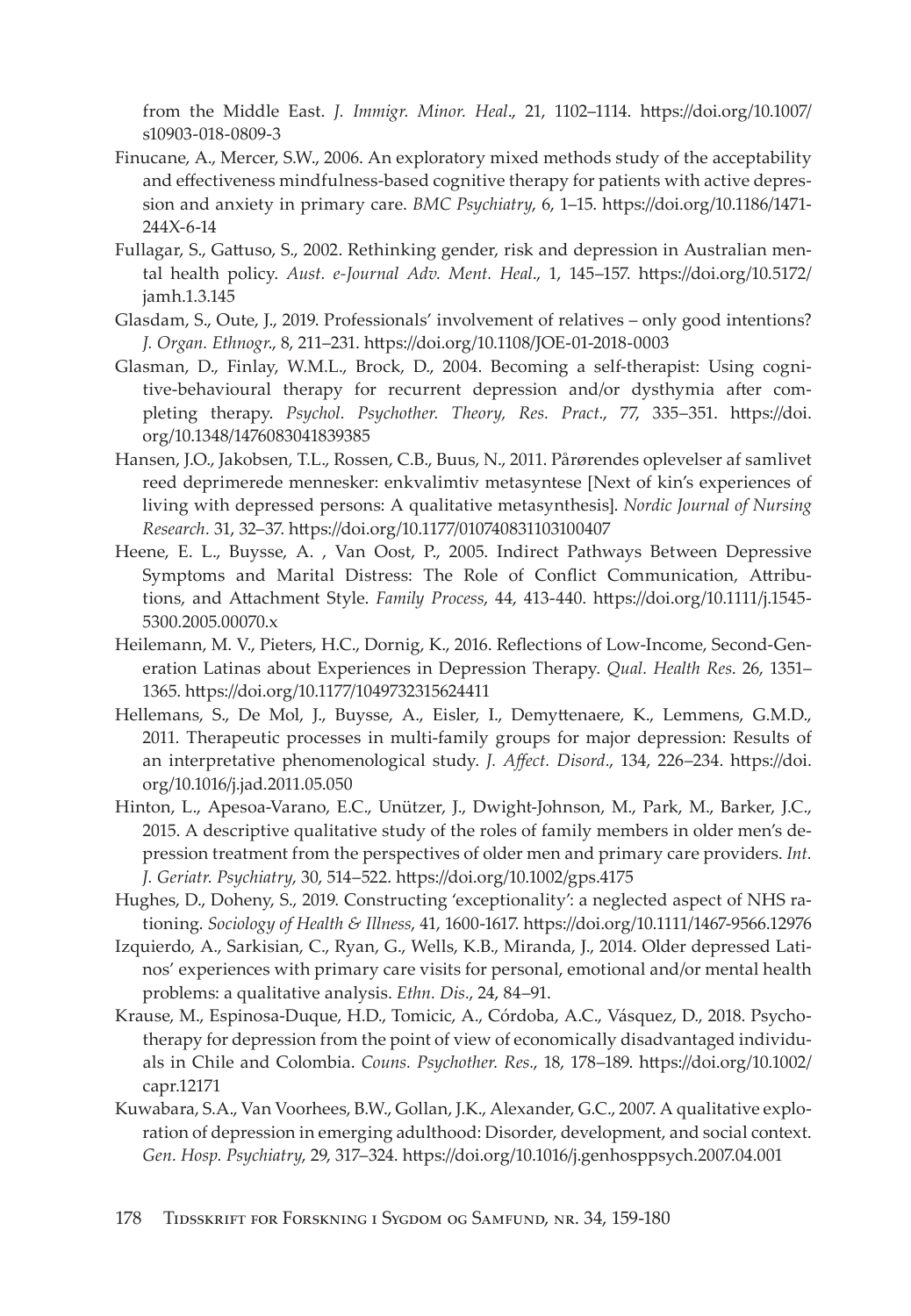- Liang, T. K., George, T. S., 2012. Men's Experiences of Depression and the Family's Role in Gender Socialization: A Phenomenological Study from Urban South India. Journal of Comparative Family Studies, 43, 93-131
- McPherson, S., Beresford, P., 2019. Semantics of patient choice: how the UK national guideline for depression silences patients. *Disabil. Soc.*, 34, 491–497. https://doi.org/10.1080/09 687599.2019.1589757
- McPherson, S., Oute, J., 2020. Responsibilisation of caregivers in depression: the limitations of policy-based evidence. Soc. Theory Heal., https://doi.org/10.1057/s41285-020-00136-y
- McPherson, S., Rost, F., Sidhu, S., Dennis, M., 2018. Non-strategic ignorance: Considering the potential for a paradigm shift in evidence-based mental health. Heal. (United Kingdom). https://doi.org/10.1177/1363459318785720
- McPherson, S., Wicks, C., Tercelli, I., 2020. Patient experiences of psychological therapy for depression: a qualitative metasynthesis. BMC Psychiatry, 20, 313. https://doi.org/10.1186/ s12888-020-02682-1
- National Board of Social Services [NBSS] and Danish Health Authority [DHA], 2014. Concept for routine involvement of relatives [in mental health care]. 1-48, Odense: Socialstyrelsen and Sundhedsstyrelsen.
- National Institute for Health and Care Excellence, 2018. Update to Developing NICE Guidelines: the manual: Consultation comments and responses.
- National Institute for Health and Care Excellence, 2009. Depression in adults: recognition and Depression in adults: recognition and management management Clinical guideline, Clinical Guideline 90.
- Nikendei, C., Haitz, M., Huber, J., Ehrenthal, J.C., Herzog, W., Schauenburg, H., Dinger, U., 2016. Day clinic and inpatient psychotherapy of depression (DIP-D): Qualitative results from a randomized controlled study. Int. J. Ment. Health Syst. 10. https://doi.org/10.1186/ s13033-016-0074-6
- Oute, J., Huniche, L., 2017. Who gets involved with what? A discourse analysis of gender and caregiving in everyday family life with depression. Outlines. Crit. Pract. Stud. 18.
- Priestley, J., McPherson, S., 2016. Experiences of adults providing care to a partner or relative with depression: A meta-ethnographic synthesis. J. Affect. Disord. 192. https://doi. org/10.1016/j.jad.2015.12.011
- Priestley, J., McPherson, S., Davies, F., 2018, Couples' Disease: The Experience of Living with a Partner with Chronic Depression. J. Couple Relatsh. Ther. 17, 128-145. https://doi. org/10.1080/15332691.2017.1372833
- Reach, G., 2016. Patient education, nudge, and manipulation: defining the ethical conditions of the person-centered model of care. Patient Prefer. Adherence, 10, 459-68. https:// doi.org/10.2147/PPA.S99627
- Rose, D., Perry, E., Rae, S., Good, N., 2017. Service user perspectives on coercion and restraint in mental health. BJPsych Int., 14, 59-61. https://doi.org/10.1192/s2056474000001914
- Sandelowski, M., Barroso, J., 2006. Handbook for synthesizing qualitative research. Springer publishing company.
- Speight, J., Reaney, M., 2009. Wouldn't it be NICE to consider patients' views when rationing health care? BMJ, 338, b85-b85. https://doi.org/10.1136/bmj.b85
- Sweeney, A., Taggart, D., 2018. (Mis)understanding trauma-informed approaches in mental health. J. Ment. Heal., 27, 383-387. https://doi.org/10.1080/09638237.2018.1520973